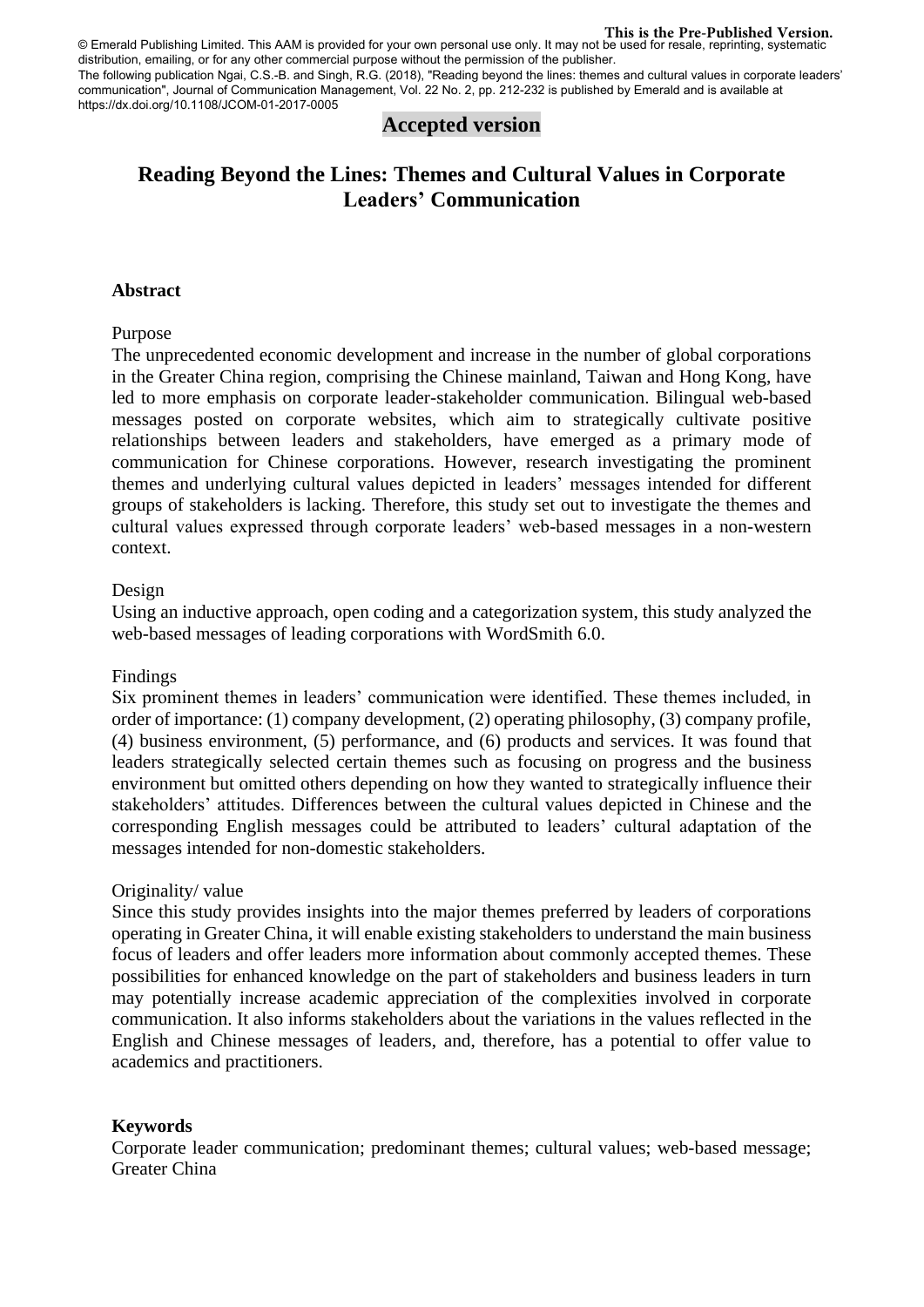## **1. Introduction**

Corporate leader-stakeholder communication has assumed more importance given the fact that stakeholders' support and trust are vital for organizational success (Kitchen and Schultz, 2001). As Conrad and Poole (2005: p.410) argue, organizational communication influences opinions and attitudes "in ways that create support for organizational practices or undermine opposition to them." Words exert an influence particularly when communicated strategically by corporate leaders to their stakeholders (Conaway and Wardrope, 2010). Strategic communication, defined as the purposeful employment of communication to achieve its mission (Aggerholm and Asmuss, 2016), can change or enhance an organization's image (Falkheimer, 2014). The role of CEOs or business leaders is to articulate messages that communicate the organization's strategic positioning, transmit values, give knowledge, and lead stakeholders (Amernic and Craig, 2007). The use of strategically designed messages by leaders is important due to increasing social, economic and political changes where there is an "organizational need of legitimacy to operate" in society (Falkheimer, 2014: p.126). In particular, increased transparency, mobility and globalization impact organizations' financial performance coupled with the fact that relationships with various stakeholders have become more complex, uncertain and fragile (Falkheimer, 2014). Freeman (1984) argues that organizations need to consider all their stakeholders since stakeholders can exert a positive or negative impact on organizations. Heath (1997: p.290) echoes that organizations should cultivate "mutually beneficial relationships" with all stakeholders.

In the Internet era, corporate leaders are expected to be more communicative and able to employ web-based communication to connect with or report to their stakeholders in an effective manner. Standards have been set for corporate leaders such as CEOs, chairmen, presidents, and managing directors to implement the corporate communication strategy and impart the corporate culture and vision to stakeholders (Hamm, 2006; Kitchen and Schultz, 2001). According to Zerfass and Sherzada (2015: p.292), "CEOs communicate with important stakeholders and they decide on the basic understanding and priorities of communication as well as on key structures and resources." Ray (1999) defines a stakeholder as the public or a person that is affected by the organization's policy while Freeman (1984: p.46) defines stakeholders as "any group or individual who can affect or is affected by the achievement of the organization's objectives." Stakeholders from diverse linguistic and cultural backgrounds (Amernic and Craig, 2006) comprise capital market stakeholders (shareholders/banks), product market stakeholders (customers and suppliers), and organizational stakeholders (employees and managers) (Hitt *et al.,* 2005).

Messages posted by leaders are perceived as part of a strategic communication strategy to influence stakeholders' perception of corporations (Kitchen and Schultz, 2001; Zorn, 2001). Forman and Argenti (2005) noted that there was a linkage in US and Latin American corporations in their corporate communication function and corporate strategy. Corporate leaders strategically choose certain important topics or themes but avoid some others to engage and influence their stakeholders' attitudes and behavior (Conaway and Wardrope, 2010). For instance, positive news is amplified while negative news is given less emphasis to reduce stakeholders' anxiety about the corporation's prospects.

In fact, to date, little research has been done to identify the themes in corporate web-based messages in the Greater China region. Conaway and Wardrope (2010) analyzed the bilingual annual report letters written by CEOs of multinational corporations in the U.S. (i.e. English)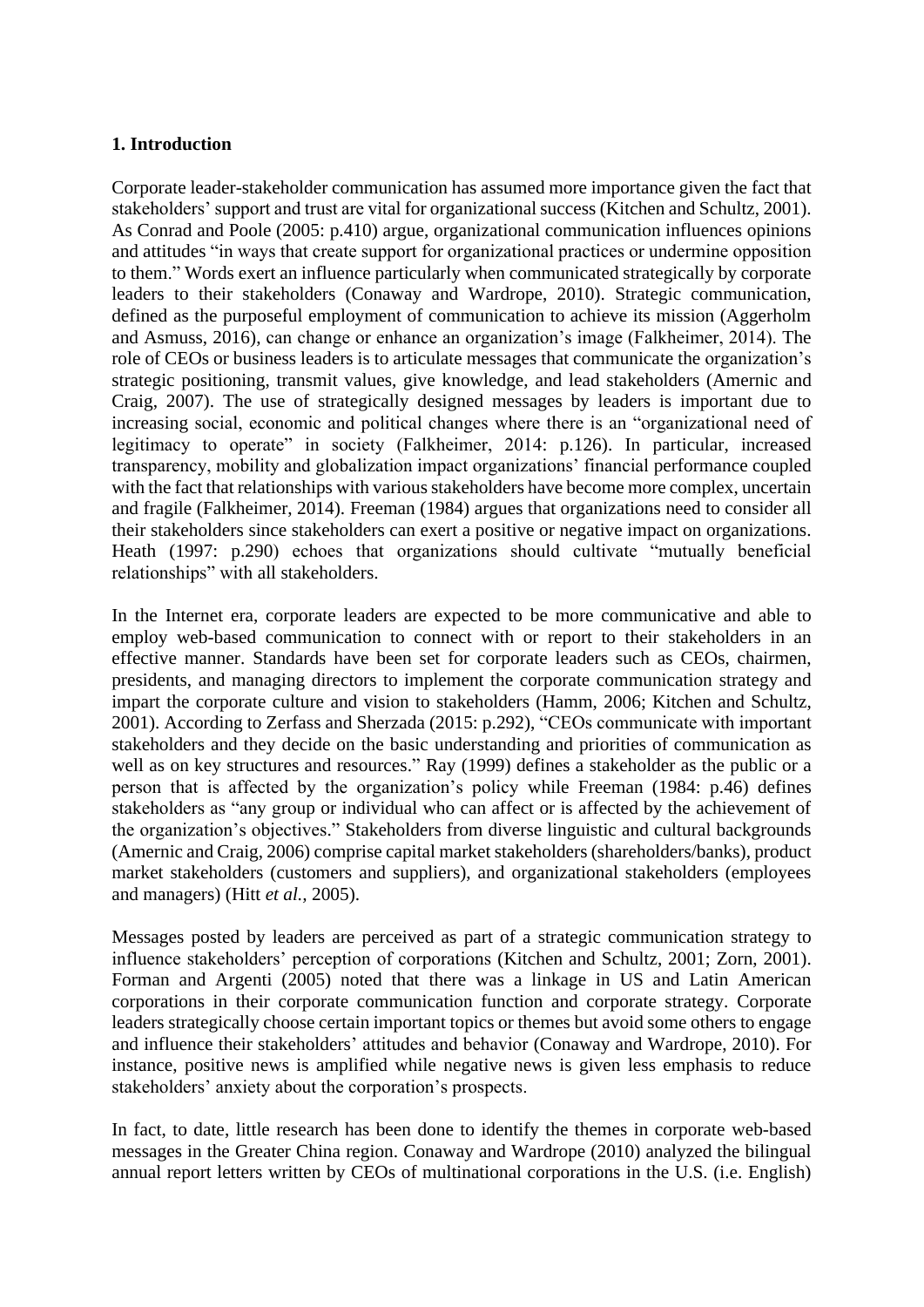and Latin America (i.e. Spanish) on websites to identify the themes and cultural values in these documents. They found some common themes expressed such as corporate governance, leadership, and customer relations. They also noted that cultural values were depicted in the Latin American letters much more than the North American letters such as appreciation for corporations' employees as well as exhibiting warmth. Similarly, Singh *et al.* (2005) analyzed the cultural content of company websites focusing on marketing in China, India, Japan and the U.S. using content analysis in which they found that the local websites of these countries depicted their own cultural values. This supports the argument that the web is infused with cultural values and that leaders should take this into account when communicating with stakeholders from diverse linguistic backgrounds and regions.

The unparalleled economic development and increasing number of global corporations in the Greater China region, including the Chinese mainland, Taiwan and Hong Kong (Weidenbaum, 1993), have made leader-stakeholder communication more prevalent. China is the world's second largest trading economy and AUTHOR and AUTHOR's (2015) study found that webbased messages were more commonly used by leaders in Greater China corporations in 2013 as opposed to 2010. In 2016, 103 Chinese corporations were listed on the Fortune Global 500 list, and 41 out of 103 (40%) corporations in China used such messages for communicating with their stakeholders (Fortune, 2016). Nevertheless, to date, little research has been done to identify the themes in corporate web-based messages in the Greater China Region.

Our study, therefore, mainly focuses on the identification of prominent themes, and inference of the cultural values depicted in messages by analyzing the web-based messages from leaders of listed corporations in Greater China. We based our study on two factors extrapolated from the literature: (1) the rising power of Greater China corporations in the global business arena, and (2) the lack of corporate communication research on the salient themes reflected in the web-based messages of listed corporations in Greater China. Since leaders' messages are closely tied to their communication practices, which are based on their cultural values, we also aimed to infer the cultural values, for instance, the ones explained by Singh *et al.* (2005) as reflected in these messages so that leaders could strategically adapt their messages to stakeholders from diverse regions. Specifically, we aimed to comparatively analyze the differences between the Chinese and corresponding English version of messages posted by leaders in terms of the cultural values they depicted. Our study focused on leader communication rather than stakeholder theory since our emphasis was on the messages used by leaders.

This paper is structured as follows. Firstly, the literature on leader web-based messages, theme categorization and cultural content on websites is briefly reviewed. Then we argue that the only available theme categorization system of Kohut and Segars (1992) has limitations with respect to being universally applicable to corporate communication. A subsequent justification of our need to identify the salient themes in leaders' messages to stakeholders is offered followed by our research questions and research design. The latter involved an inductive approach and the use of open coding. After outlining our findings, we provide the implications together with a consideration of the limitations of our study and suggestions for future studies.

### **2. Literature Review**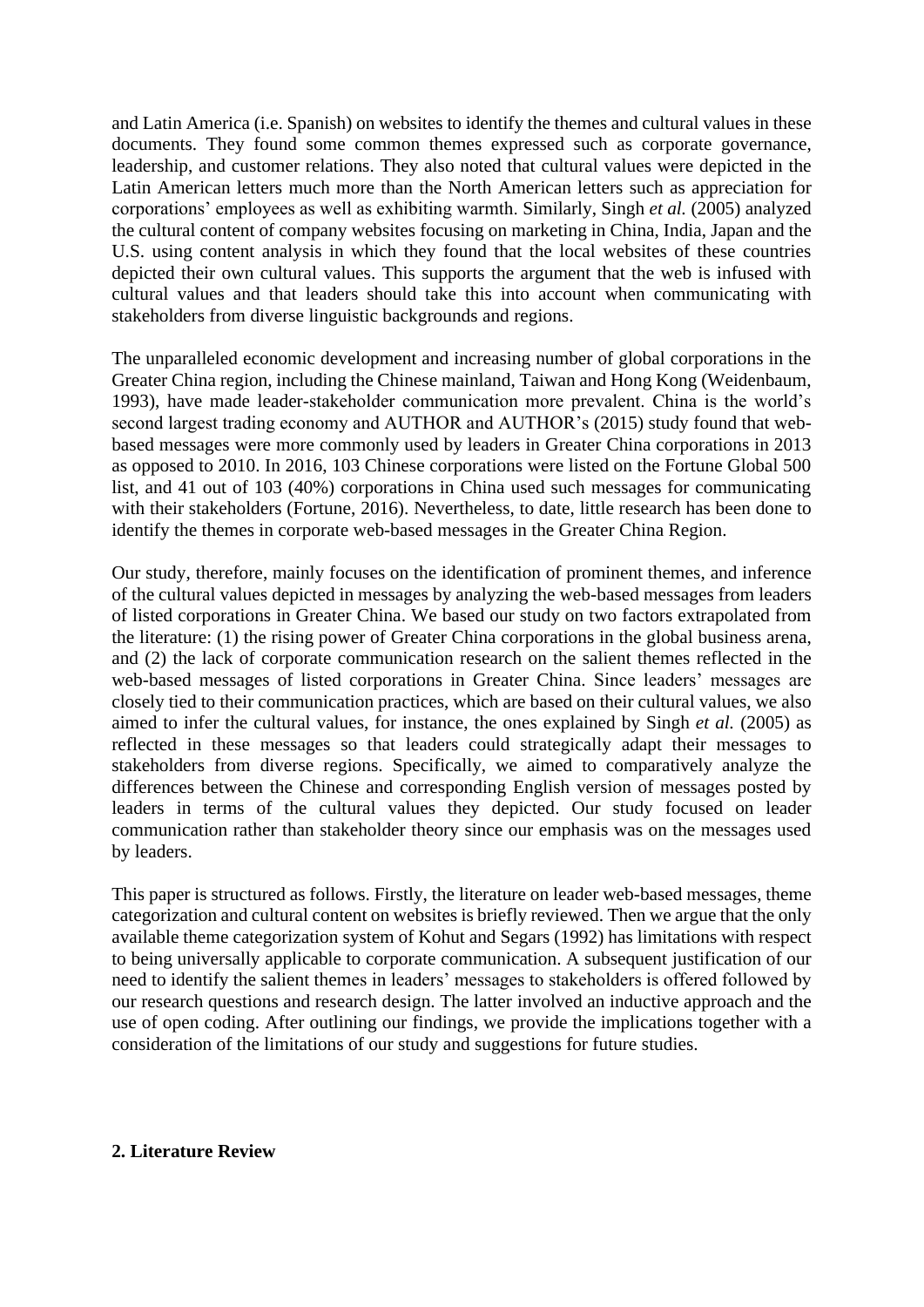In this section, the current research on leader web-based messages, theme categorization and cultural content on corporate websites is reviewed to establish the need for the identification of prominent themes in leaders' communication.

## *2.1 Research on Leader Web-based Message Studies*

Horton (1995: p.180) defines corporate messages as "instruments of or complements to actions", which aim to meet business objectives. Corporate messages allow leaders to develop relations with stakeholders and communicate information about the corporation's vision, values, business strategy and objectives.

Most research on corporate communication has analyzed the readability of corporate documents, for example, Rutherford's (2005) study in the U.K. and Courtis and Hassan's (2002) study on the readability of bilingual annual reports where a comparison of Chinese and English versions of 65 corporate annual reports was made with English and Malay versions of 53 annual reports in an attempt to examine whether bilingual reports contrasted in relation to their ease of reading. Other studies have focused on the linguistic stylistics in CEO messages, highlighting the need for such messages to be concise (e.g. Briggs, 2007; Garzone, 2004; Hyland, 1998).

With regard to the identification of themes, Kohut and Segars' (1992) thematic categorization system investigated the themes in Presidents'/CEOs' letters in annual reports to stockholders in the top 25 and bottom 25 U.S. corporations on the Fortune 500 List using content analysis. They found six prevalent common topics or themes in these messages and addresses, which included in order of importance: 1). Environmental Factors; 2). Growth; 3). Operating Philosophy; 4). Product/Market Mix; 5). Unfavourable Financial Reference; and 6). Favourable Financial Reference. Using content analysis, they found that certain repetitive words/phrases or keywords came under each theme. For instance, the words 'economy', 'recession', 'inflation' and 'legislation' were keywords subsumed under the theme of Environmental Factors. While phrases like 'expanding market share' and 'improving sales trends' came under the theme of Growth. Phrases such as 'building a stronger organization' were under the theme Operating Philosophy (with a focus on corporate policies and operations), and 'short-term losses', 'reduction in asset size' were under the theme of Unfavourable Financial Reference. Phrases like 'increased profits' and 'gains' were placed under the theme of Favourable Financial Reference.

However, it should be noted that Kohut and Segars' study was based on CEO letters/addresses placed together with annual reports with more emphasis given to financial data, while our study focuses on web-based messages posted on websites in Greater China corporations. When employed by AUTHOR and AUTHOR (2014) to examine the themes and intra-regional variations in the CEO messages of leading corporations in Greater China, the thematic categorization system of Kohut and Segars (1992) was found to be limited. The keywords used by Segars and Kohut (2001) could not fully reflect the themes found in the bilingual CEO messages examined in the previous study. Specific keywords such as 'economy,' 'recession' and 'inflation' could not be identified in the bilingual texts. AUTHOR and AUTHOR's study has therefore incorporated keywords such as 'global' and 'worldwide' in the identification of themes. The suggested themes of Kohut and Segars (1992) were also not applicable to statements concerning the achievements of the corporations or the recognition of the support of stakeholders.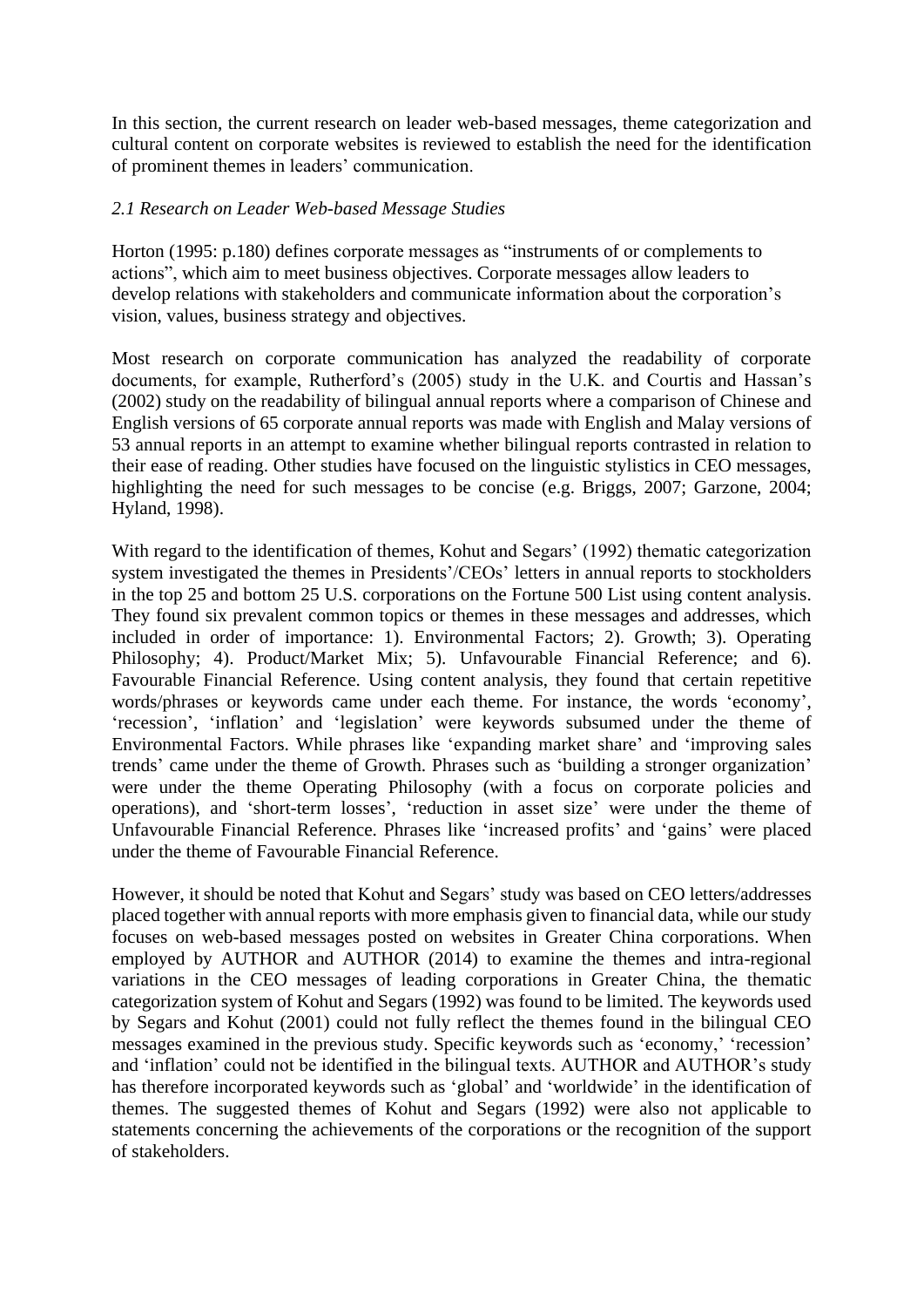Likewise, Conaway and Wardrope (2010) examined the bilingual annual report letters written by CEOs of multinational corporations in the U.S. (i.e. English) and Latin America (i.e. Spanish) on their websites to identify their common topics or themes and cultural values. They found the following common themes ranked in order of importance: financial reporting, infrastructure and expansion, external environment, customer relations, corporate governance, leadership, social responsibility, and vision, mission and outlook. Keywords commonly found in letters were subsumed under the themes. For instance, phrases like 'excellent customer service', 'customer commitment', 'loyalty', 'friendliness' and 'commitment' came under the theme of Customer Relations. Phrases such as 'good corporate citizenship', 'citizen of the world' and 'development of our communities' were under the category of Corporate Social Responsibility. The prioritization of the themes was based on the business environment and economic conditions in that period of time. In addition to identifying eight prevalent themes, they noted that those from Latin American corporations communicated more information than their US counterparts due to their cultural context. Certain cultural values were depicted in the Latin American letters such as the expression of gratitude to corporations' employees and a depiction of warmth and collectivism.

The scope of previous research into cultural values as exemplified in corporate communication has been found to be lacking in pertinence. The thematic categorization that focused on annual letters about company finances cannot be applied in a pure sense to the messages communicated by corporate leaders in Greater China. The current study examines common keywords and themes in generic leader-stakeholder communication in the region with the aim of cataloguing new parameters for the genre.

## *2.2 Research on Cultural Content of Company Websites*

Understanding cultural differences as demonstrated by corporations, and the effect of culture on corporations via information technology, has been found to be important in the literature (Myers and Tan, 2002). Luna *et al.* (2002) surmised that culturally congruent web content reduced the cognitive burden on readers' to digest information and brought about a better attitude towards the website.

Specifically, the use of content analysis has improved insights into cultural values on the web. Singh's (2003) cultural framework to analyze the depiction of cultural values on the web has been empirically validated, and incorporates different cultural perspectives such as Hofstede's (1980) dimensions and Hall's (1976) high and low context cultures. Singh *et al.* (2005) content analyzed the cultural content of company websites focusing on marketing in China, India, Japan and the U.S. where they found that the local websites of these countries reflected their own cultural values. They used the cultural framework of Singh (2003), which includes the dimensions of individualism/collectivism, uncertainty avoidance, power distance and masculinity as proposed by Hofstede (1980), and high and low context cultures as suggested by Hall (1976). Collectivism versus individualism is defined as the extent to which a society follows group norms and places emphasis on family ties as opposed to focusing on individual goals, independence and achievement respectively (Hofstede, 1980). Power distance refers to how a society views inequality and high power distance societies place emphasis on social status, power and authority as well as show respect to leaders, whereas low power distance societies focus on equal rights (Hofstede, 1980). Masculine societies emphasize success, performance and ambition, whereas feminine societies focus on beauty and ambiguous gender roles (Hofstede, 1980). Uncertainty avoidance is the extent to which a society can tolerate risks (Hofstede, 1980). A society that is high on uncertainty avoidance is more likely to value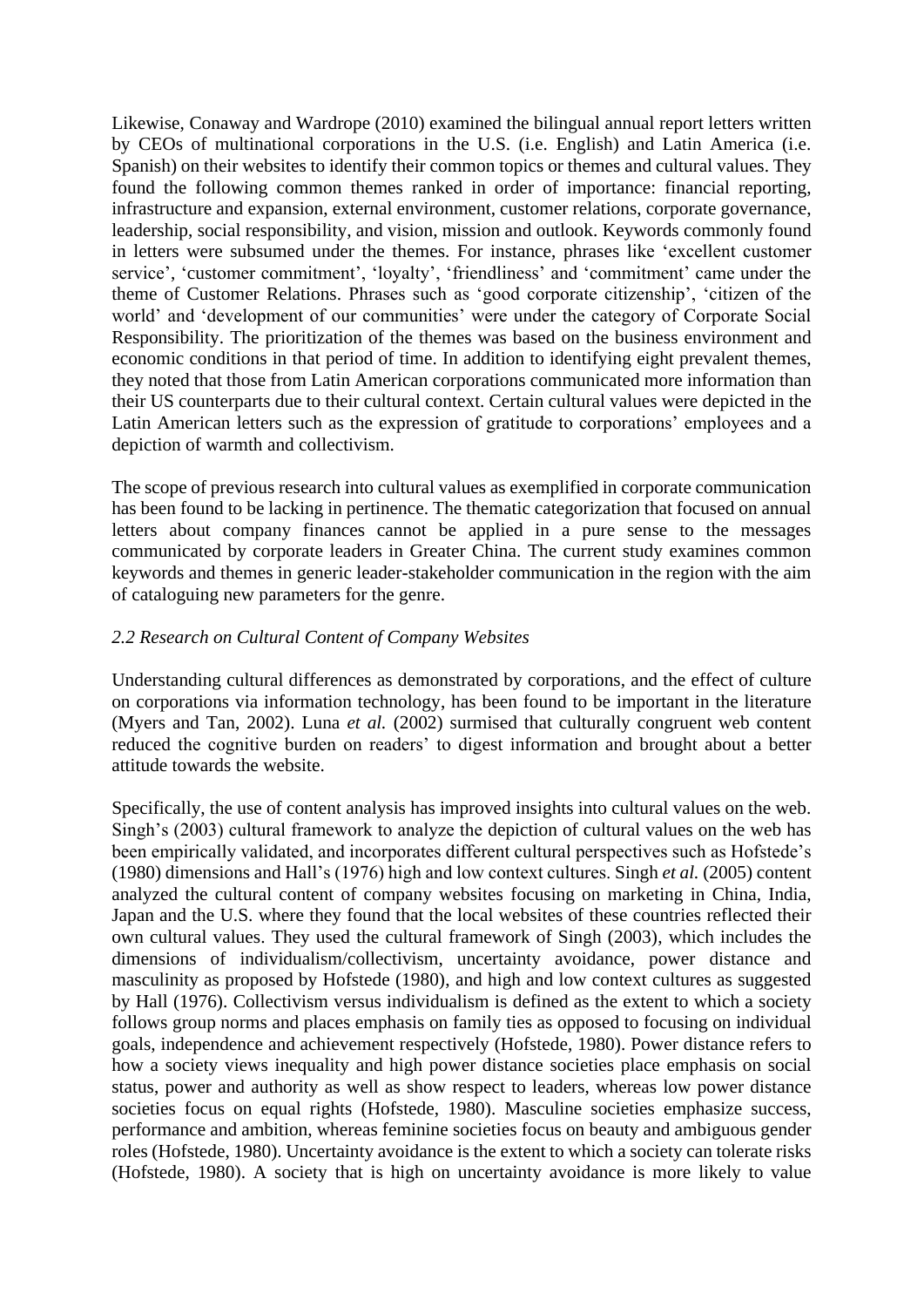security, and prefers clear directions and rules. Hall (1976) distinguished high and low-context communication. "A high context communication or message is one in which most of the information is already in the person, while very little is in the coded, explicit, transmitted part of the message" with the Chinese more likely to be high-context communicators (Hall, 1976: p.91). Low-context cultures focus on directness and clarity in communication (Hall, 1976).

Using content analysis, Singh *et al.* (2005) found that the Chinese websites focusing on marketing depicted the importance of the family theme or collectivism since the notion of family gives the individual his/her identity in China. High power distance was exhibited through the vision statement given by the CEO with the use of phrases such as "pride of ownership appeal" (2005: p.138) while tradition was also emphasized. High-context communication was reflected through the use of indirect and vague terms and conditions of use in online contracts, which aligns with the Chinese tradition of personal relationships in conducting business. On the other hand, Singh *et al.* (2005) noted that the US websites exhibited individualistic values and low-context communication with a prominent theme of independence and employment of superlatives. The U.S. websites did not place emphasis on tradition but rather were more direct, informative and business-oriented. Similarly, Singh and Matsuo (2004) highlighted that websites reflect cultural values in their comparison of Japanese and U.S. websites on the Forbes 500 list from automotive, electronic and retail companies, where they noted that Japanese websites exhibited higher power distance, collectivism and uncertainty avoidance when compared with the U.S. websites.

Singh *et al.* (2003) also ascertained that cultural adaptation takes place on the web. They identified a difference between U.S. based international corporations' domestic websites and their Chinese websites with the Chinese websites being more collectivistic as evidenced from their stress on national identity and use of cultural symbols. Chinese websites also display higher power distance as reflected in the use of titles and presentation of company hierarchy information, as well as being high-context in communication as reflected in the use of politeness and a soft-sell approach. This supports the notion that cultural adaptation is often practiced by corporations in terms of customizing their website to the local culture of their stakeholders from a different country.

Our aim was to identify the predominant themes that leaders in Greater China corporations would employ to strategically influence their stakeholders' attitudes and behaviour and infer the different cultural values as reflected in the English and Chinese version of messages intended for non-domestic and domestic stakeholders respectively, as well as infer whether cultural adaptation of messages was observed in the English version of messages.

## **3. Research Objectives and Questions**

We examined the content of bilingual web-based leader messages posted on the websites of listed corporations in Taiwan, Shanghai, and Hong Kong to identify the predominant themes used by leaders. Themes refer to topic headings or common topics (e.g. business environment, operating philosophy, etc.) present in messages. Since communication stems from cultural contexts (Edwards and Rees, 2011) and is underpinned by power and control issues (Tayeb, 1998), we were also interested in inferring the different cultural values depicted in the messages of leaders in communicating with stakeholders from diverse regions by analyzing the repeated or frequently used phrases/words or keywords that they used. Our research questions were as follows: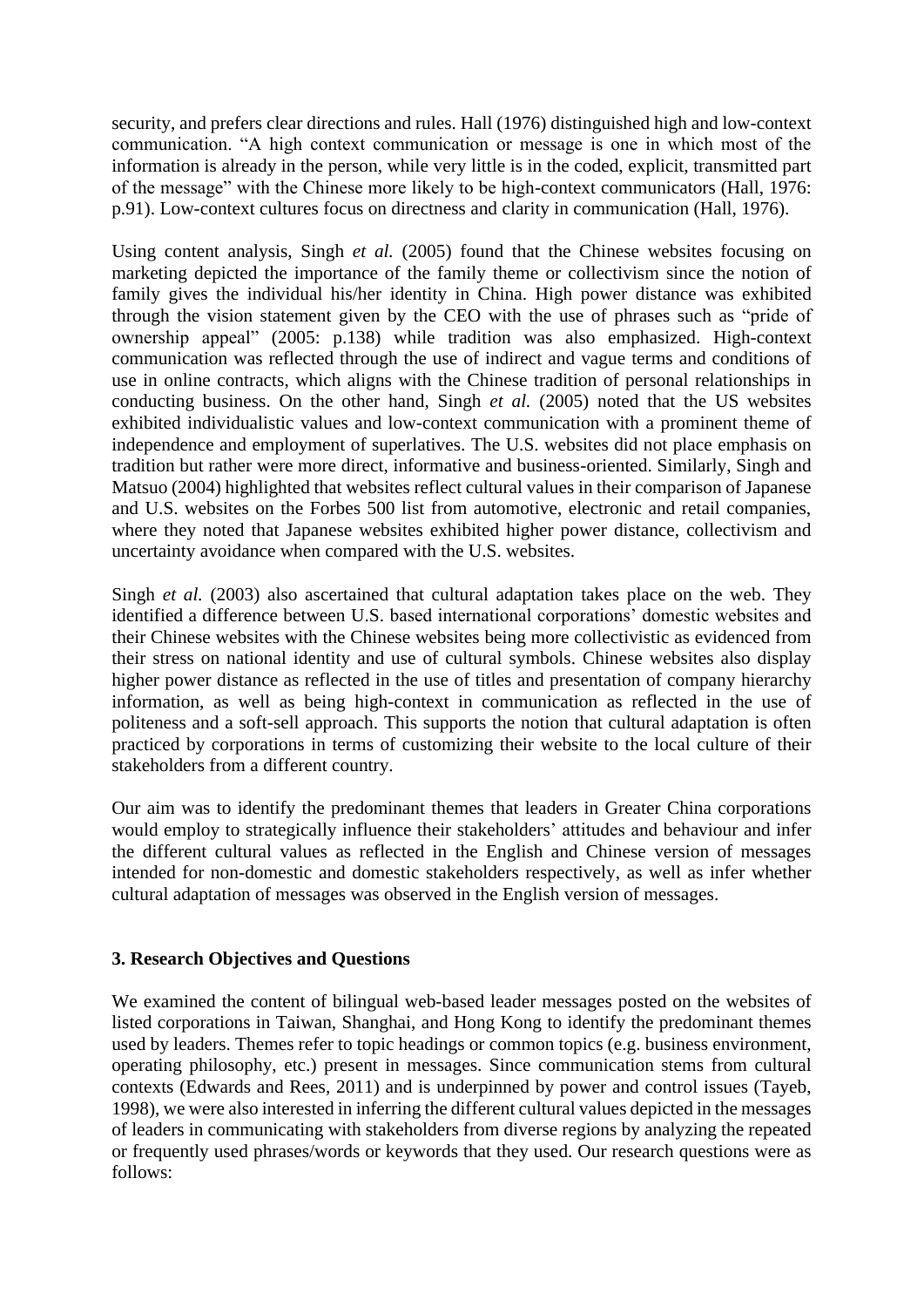- RQ1: What are the most frequently used Chinese and English keywords in leaders' messages and how do they vary in different languages?
- RQ2: What are the correlated topic headings or themes emerging from the Chinese and English keywords identified?
- RQ3: How do the keywords and themes reflect the cultural values of leaders in Greater China when communicating with stakeholders from diverse countries?

### **4. Research Design, Sample and Method**

We used an inductive approach, open coding and a categorization system to analyze the leader web-based messages.

Firstly, we created a corpus of leaders' bilingual web-based messages from corporate websites of 250 corporations listed in the three prominent stock market indexes in Greater China in 2013: the Hong Kong Hang Seng Index, the Shanghai Composite Index and the Taiwan Weighted Index, comprising all 35 blue-chip and all 115 red-chip corporations from the Hong Kong Hang Seng Index, and all 50 listed corporations from both the Shanghai Composite Index and the Taiwan Weighted Index. Leaders' web-based messagesthat focused on communication between corporate leaders and their stakeholders were chosen. To avoid a financial bias in the identification of salient themes owing to the inclusion of texts focusing on financial performance, only leaders' web-based communication titled "CEO Message", "Letter from CEO", "Chairman's Message", "Chairman's Address", "Letter from Chairman", "Chairman's Statement", "President Address", and "General Manager's Speech", which shared a communicative purpose of conveying the beliefs, business strategies and practices of the corporation to its internal and external stakeholders was selected (Collins and Porras, 1996: p.77; Fox and Fox, 2004: pp.32, 43; Koller, 2009: pp.51-52). In total, we identified 32 corporate messages from leaders, out of which, we created a corpus of 20,415 words in Chinese and 11,959 words in English. These messages were written in both Chinese and English (see Appendix I).

After developing the keyword and theme list, and to increase the reliability of our findings, the keyword search function of Wordsmith 6.0 was used to ascertain key lexical items or keywords that had a high frequency of usage in leaders' web-based communication. When there was a discrepancy between the authors' coding and WordSmith 6.0, we followed the WordSmith analysis since it was more accurate in identifying all examples of keywords used. Filtering out the functional terms in Chinese and English such as "an", "and", "at", "be", "can", "for", "from", "in", "not", "on", "of", "to", "with", we identified the top 30 keywords in both Chinese and English in leaders' web-based communication in Greater China. In the application of WordSmith Tools 6.0 to Word Frequency Analysis, we encountered two challenges that we tackled. First, we had to filter out Chinese and English functional words before examining the corpus with the frequency function. Second, we needed to segment the lexicons in the Chinese corpus for frequency count.

To examine the relationship between the top ranked keywords and related themes, we associated the keywords with the adapted themes from AUTHOR and AUTHOR's (2014) study on the analysis of CEO messages of major corporations in Greater China. A theme refers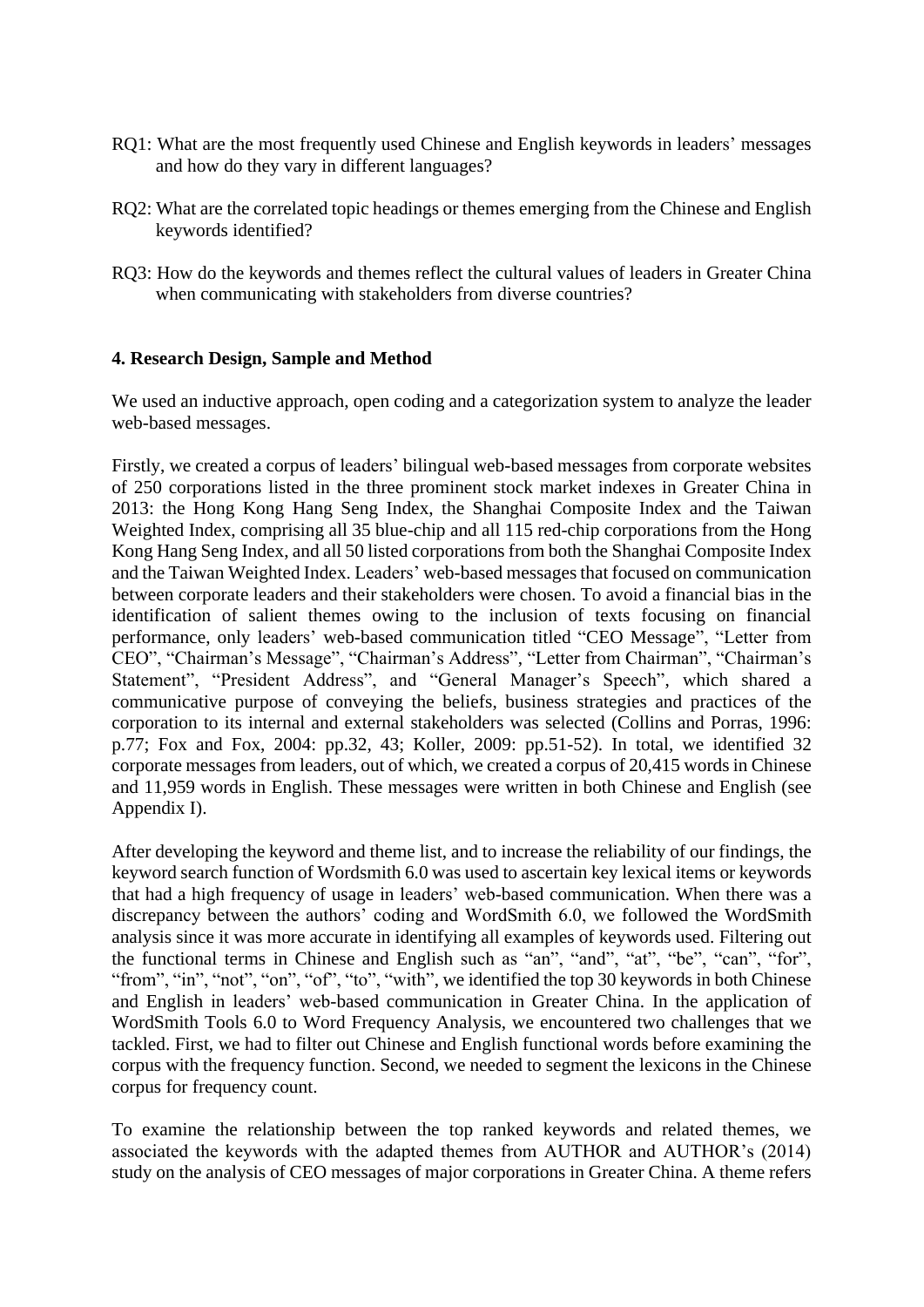to an identified topic heading or a common topic (e.g. Operating Philosophy, Company Profile). The adapted themes including Company Development, Operating Philosophy, Business Environment, Product and Service, Corporate Performance, and Company Profile were developed from the thematic categories identified by Kohut and Segars (1992) in their examination of CEO letters. By using the Concordance function of WordSmith Tools 6.0, the concordance of keywords with their immediate context was uncovered. A trained coder was employed to examine the congruence of the keywords with the adapted themes, and unfold the ranking of the adapted themes. Specifically, the ranking of the themes was determined by the frequency of keywords, clustering of keywords and the salience of dominant keywords that indicated the importance of the themes adapted in leaders' messages.

We also anticipated that the aim of leader messages might be more strategic than being purely informative to influence stakeholders to trust the corporation and that the web may be infused with cultural values as suggested by Singh *et al.* (2003). We therefore investigated the messages that revealed aspects of the Chinese culture by inferring the values of Greater China corporations. We also undertook a comparison of the Chinese and corresponding English versions of messages to identify if any differences were seen such as the depiction of different cultural values or cultural adaptation. Specifically, the inter-lingual variation of leaders' bilingual messages, which reflects the difference in communication practices adopted by Chinese leaders, was conducted although this was exploratory in nature.

## **5. Findings**

*5.1 RQ1 - The Most Frequently Used Chinese and English Keywords in Leaders' Messages*

The bilingual leader messages and addresses collected from the 32 corporations were carefully examined using WordSmith Tools 6.0 and we generated a list of the top 30 keywords in English and Chinese, as shown in Table 1, based on the frequency of use.

## **[INSERT TABLE 1. HERE]**

## *Variation of Keywords in Different Language Modes*

Equivalent English and Chinese keywords were consistent in the top four although the order of two of these keywords varied, but below this level they diverged. "Employees," for example, ranked 13<sup>th</sup> in English but  $7<sup>th</sup>$  in Chinese; "Global" came 12<sup>th</sup> in English but 18<sup>th</sup> in Chinese. Some Chinese keywords such as "社會" (Society) were not found in the English list.

In the English list, instrumental, business-oriented and outcome-related keywords were evident, such as "development," "business," "value," "resource," "financial," "product," and "strategy." This suggests that the shareholder perspective is being represented, with importance placed on results or financial-based metrics of considerable interest to shareholders (Paauwe, 2004). In contrast, the Chinese keywords seem to indicate a greater concern for stakeholders and the Chinese community with words such as "社會" (Society), "員工" (Employee), and "責任" (Responsible) being used.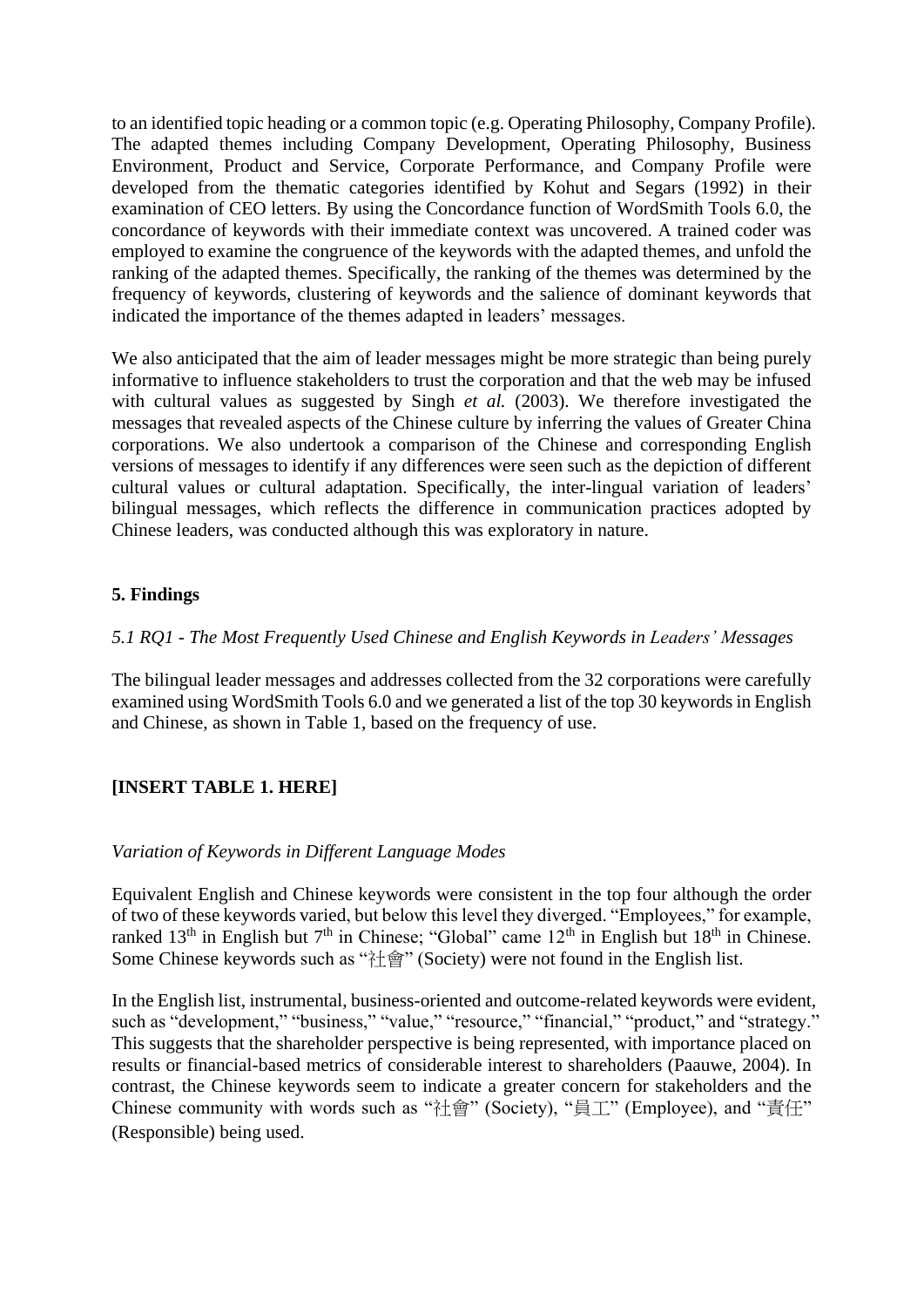## *5.2 RQ2- Correlated Topic Headings/Themes Emerging from the Chinese and English Keywords Identified*

In an attempt to examine the relationship between the top ranked keywords and related themes, we linked the keywords with the adapted themes from AUTHOR and AUTHOR's (2014) study for the examination of CEO messages of corporations in Greater China. Company Development corresponded to Kohut and Segars' (1992) theme of Growth but placed more emphasis on progress. Operating Philosophy was the same theme as Kohut and Segars' (1992). Special emphasis was placed on the relationship with stakeholders as reflected in the keywords rather than the strengthening of corporate image, as suggested by Kohut and Segars (1992). Business Environment was synonymous with Kohut and Segars' (1992) Environmental Factors. However, our study indicated the predominance of keywords such as "market" and "global," emphasizing the global orientation of Greater China corporations. The themes of Product and Service and Corporate Performance were similar to Kohut and Segars' (1992) theme of Product/Market Mix and Unfavourable and Favourable Financial Reference respectively. Company Profile was a newly emerging theme, which did not appear in Kohut and Segars' (1992) categorization system. Words such as "China" and "industry" were identified.

With the use of the Concordance function of WordSmith Tools 6.0, a trained coder examined the congruence of the keywords with the adapted themes, and unfolded the ranking of the adapted themes. Table 2 provides a summary of the adapted themes and theme-related keywords in Chinese and English.

## **[INSERT TABLE 2. HERE]**

Similar to Conaway and Wardrope (2010), who identified eight themes in CEO letters in Latin American and North American companies, and found that some frequent keywords were subsumed under each theme using open coding, for instance, phrases such as 'natural disasters', 'regional stability' and 'current political condition' came under the theme of External Environment, our study also identified six prominent themes through the concordance analysis. The predominant themes in both English and Chinese were, in order of importance, Company Development, Operating Philosophy, Company Profile, Business Environment, Corporate Performance, and Product and Service.

Company Development places strong emphasis on progress, using keywords such as "development," "continue," "effort," "improve," and "growth," with less emphasis on endresults such as "rapidly expanding markets" as identified by Kohut and Segars (1992). Operating Philosophy is associated with keywords like "employee," "shareholder," and "customer," in which importance is given to different groups of stakeholders. Company Profile was the third salient theme identified. Words such as "China," "industry," and "world" were identified, suggesting a global intention of corporations to move onto the international platform. Business Environment ranked the same as Company Profile in the English messages and Performance in the Chinese messages. This theme is connected to keywords like "market," "environment" and "economy," highlighting the importance of the economy and the market. The themes of Corporate Performance and Product and Service were the least prominent.

*5.3 RQ3: Keywords and Themes Reflecting the Cultural Values of Leaders in Greater China when Communicating with Stakeholders from Diverse Countries*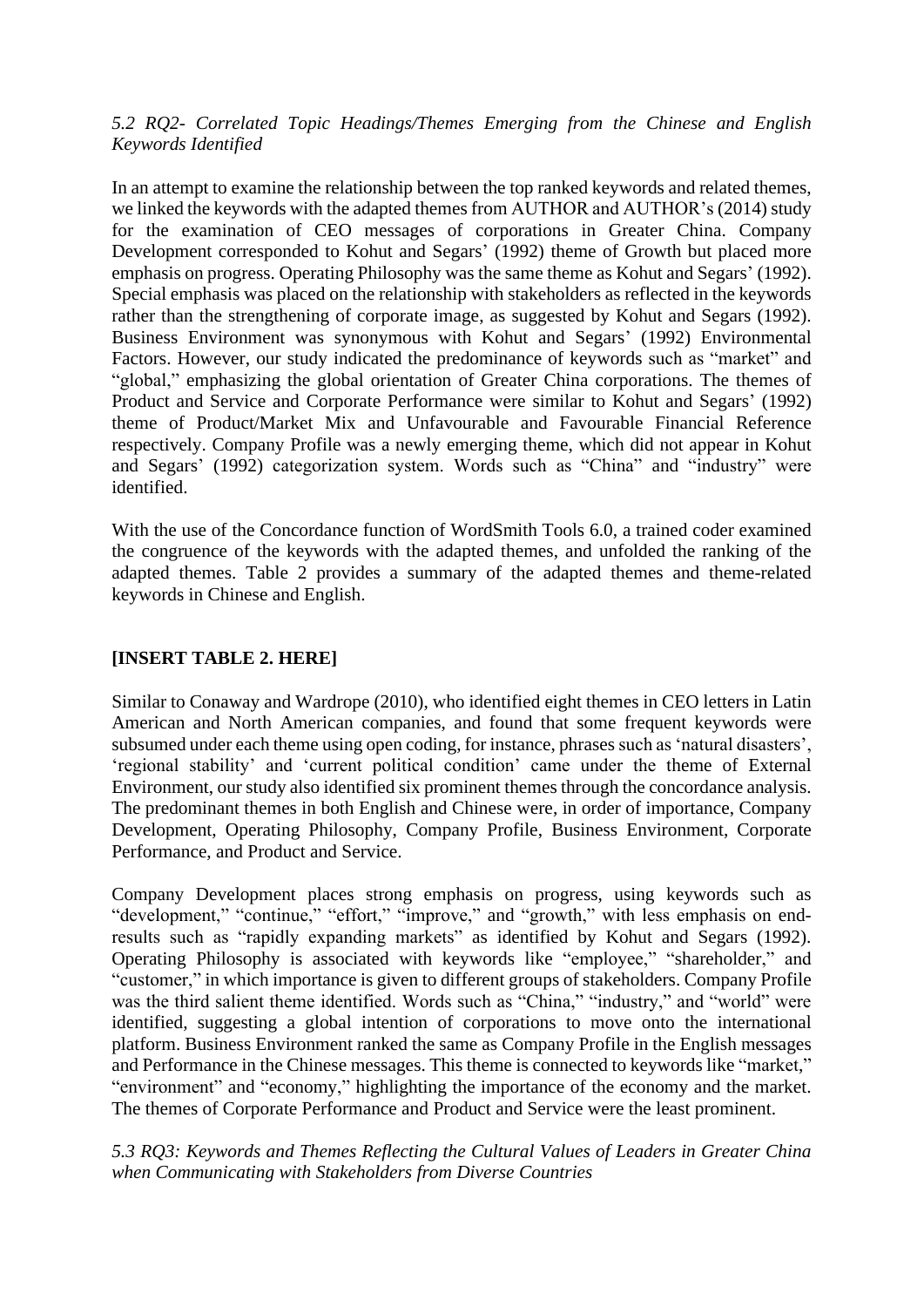A noteworthy finding was that the most common keywords in both English and Chinese messages were instrumental, such as "development," "business," "company," and "market." This corroborates Leung's (2008) finding that Chinese business behaviour is driven by the competitive business climate.

It however appears that different language styles were used for communicating with domestic and non-domestic stakeholders. Some English keywords such as "opportunity," "customer," and "strategy" were not found in the Chinese keyword list, which suggests that the language style of the English version was quite different from the corresponding Chinese version. English keywords such as "growth," "financial," and "strategy" emphasize instrumental benefits but other English keywords are more concerned with the interests of customers and employees such as staff engagement words like "resource", "value" and "customer." In general, the English messages were more concerned with the corporation's business operations and nature. The practice of communicating in a factual, direct and business-like manner in the English version of messages in Greater China corporations might have stemmed from these corporations' perception that non-domestic English-speaking stakeholders (i.e. predominantly U.S. stakeholders) tend to be direct, concise, and result-oriented in communicating with stakeholders. This is consistent with Singh *et al.* (2005), who note that U.S. websites tend to be more direct, result-oriented and logical with less emphasis on wordy explanations and tradition. Chinese corporate leaders might also be less inclined to impose their cultural values (i.e. high power distance and collectivism; high-context communication), which are intertwined with their linguistic style, onto their low power distance English-speaking stakeholders, who often believe in individualism. As such, Chinese leaders tend to downplay their authority and do not elaborate on history and tradition in their English version of messages. Singh *et al.* (2003) also found that the Chinese advertising websites of American companies were infused with Chinese cultural values such as collectivism and high-context culture than the domestic American websites, which indicates that American companies localized their communication to suit the needs of their Chinese stakeholders. Likewise, this provides support for the notion that Greater China corporations tend to culturally adapt the content of their messages to their non-domestic stakeholders. In other words, the choice of keywords could reflect the manipulation of language devices to address different stakeholders from diverse linguistic and cultural backgrounds.

In contrast, for the Chinese messages, keywords such as 'management,' 'aggressive,' and 'operate' emphasized the power, status and authority of leaders with these words indicating the top-down management approach in leading the corporation to new heights and the importance of hierarchical relationships in the Chinese culture (Hofstede, 1997), while words such as 'society', 'responsible', 'group' and 'employee' reflected collectivism and warm regard for stakeholders. This is echoed by Singh *et al.* (2005) who noted that Chinese websites tend to display high levels of power distance and Singh *et al.* (2003) who found that Chinese advertising websites of American companies exhibited collectivism. As *Singh et al.* (2005) noted, the local websites of Chinese companies reflected cultural values of the country including high power distance and a focus on tradition and relationships. In most Chinesebased corporations, stakeholders share common cultural values, such as high power distance and collectivism, with their leaders (Hofstede, 1997), and leaders can freely assert their leadership. Leaders are also more elaborate as they use slogans, couplets, cultural symbols, emphasize company history and tradition, and disclose additional information about challenges faced when communicating with Chinese-speaking stakeholders, as well as express gratitude to them, in line with collectivism (Hofstede, 1980), particularism which values relationships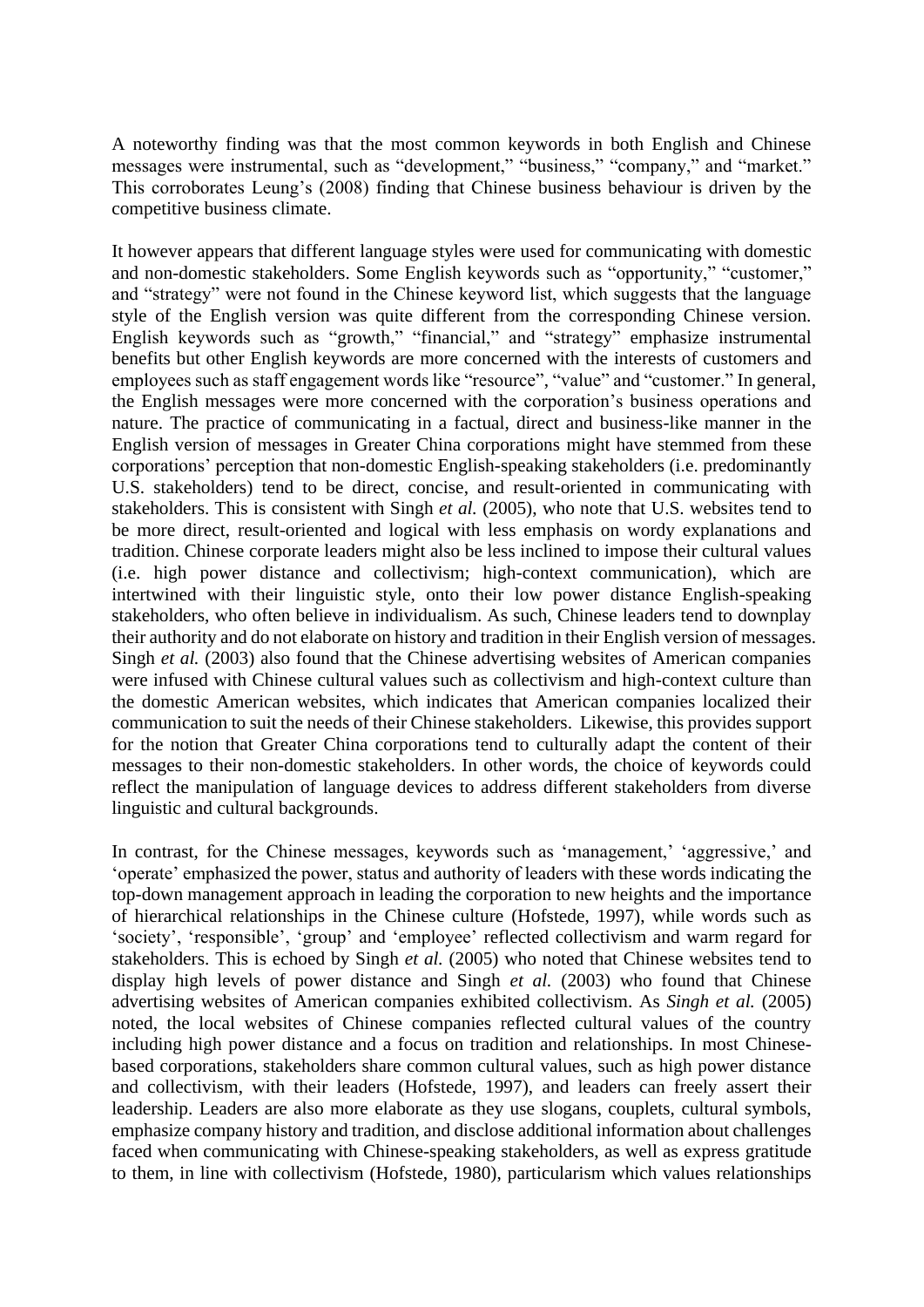over rules (Trompenaars and Hampden-Turner, 2012), and the Chinese Culture Connection (1987) who found that the Chinese focus on respect for superiors (i.e. stakeholders) and harmony with others.The fact that China is a high-context culture (Hall, 1959) also means that an emphasis on feelings is culturally familiar (Wurtz, 2005).

### **6. Discussion**

The primary focus of our study was to examine the characteristics of Chinese leaders' bilingual web-based messages to identify the predominant themes in Chinese leader-stakeholder communication since research on this aspect is lacking. These themes would reveal the keywords and theme-related content based on the messages found on corporate websites from leaders of corporations to their stakeholders in Greater China. Our intention was also to infer the cultural values reflected in leaders' messages and whether the values depicted would vary in the Chinese and corresponding English version of messages.

## *6.1 Variation of the Six Predominant Themes in different language modes*

We identified the six predominant themes of Company Development, Operating Philosophy, Company Profile, Business Environment, Corporate Performance, and Product and Service. The first two themes were consistent with those identified in 2010, but Business Environment and Company Profile were more predominant in 2013 (AUTHOR and AUTHOR, 2014). The commonly used themes are shown in Figure 1 according to their order of importance in different language modes.

## **[INSERT FIGURE 1 HERE]**

Company development was the most prominent theme, which emphasized progress and future plans. Less emphasis was placed on end-results. This is likely because Chinese stakeholders prefer messages where "very little is the coded, explicit, transmitted part of the message" (Hall, 1959: p.91) and any factual information given is implicitly expressed (Locker and Kaczmarek, 2007). G. Hofstede, G. J. Hofstede and Minkov's (2010) uncertainty avoidance notion could explain why predictions about performance are rarely provided given that China scores medium on uncertainty avoidance and any speculations about performance may prove to be risky.

Operating philosophy was the second most predominant theme and emphasis on various stakeholders was placed including "employee," "shareholder" and "customer." This indicates that the stakeholder perspective is adopted in which relationships with different stakeholders are viewed as important (Guest, 1999; Hitt *et al.,* 2005). The use of "commitment" and "quality" under company development highlights the importance of the stakeholder perspective. The stakeholder perspective is relevant to leader communication since taking into account various stakeholders' interests serves a strategic purpose in gaining trust from them to achieve the corporate strategy (Forman and Argenti, 2005; Freeman, 1984). In addition, leaders in Greater China are collectivistic (Hofstede, 1997), so by focusing on different stakeholders, they are better able to strengthen relations with them.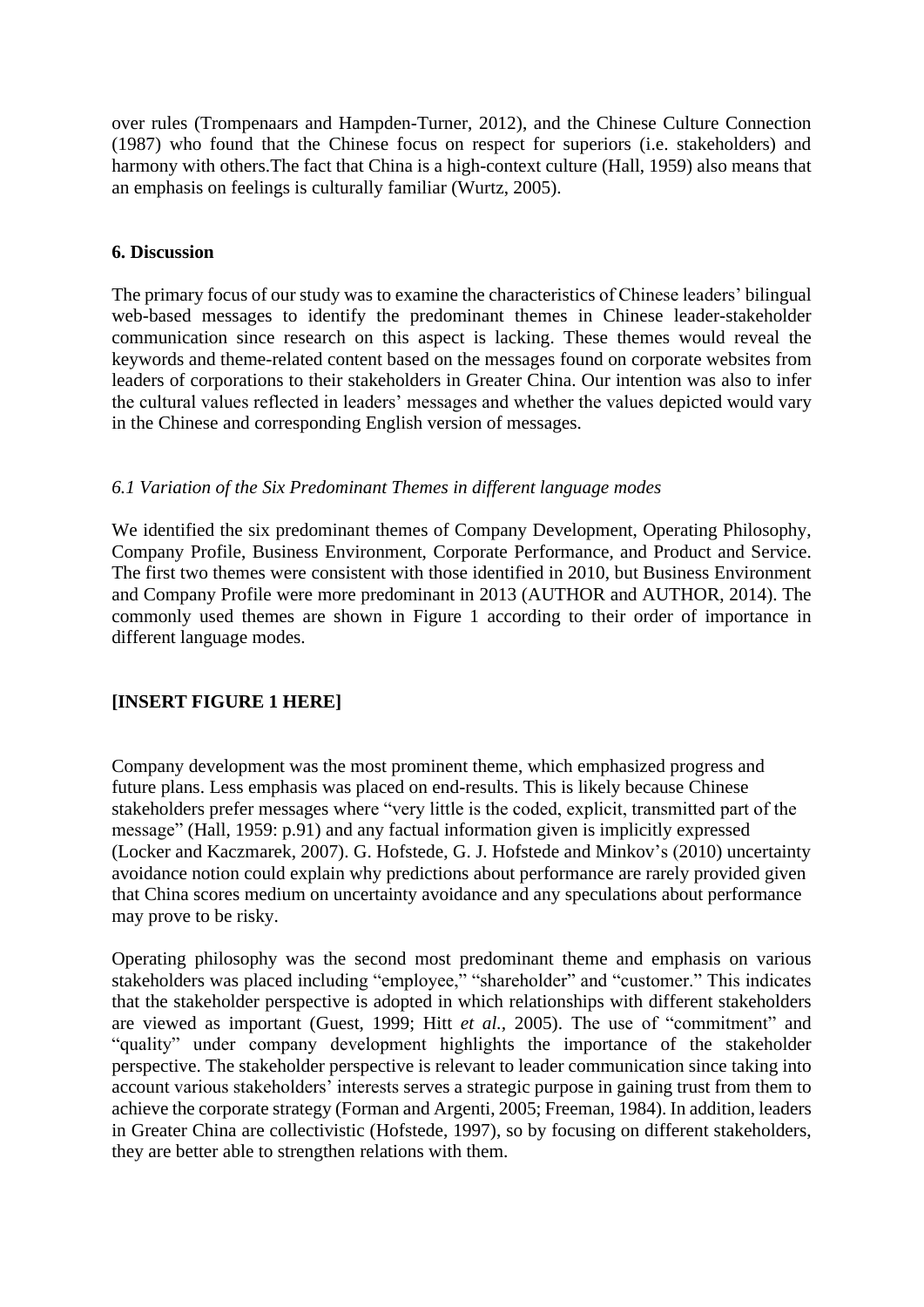Company profile was the next prominent theme with keywords such as "China" and "world" used, indicating Chinese corporations' aspirations to break into the international market (Wu, 2008). By articulating global aspirations explicitly, stakeholders can know more about the goals of the corporation. Under company profile, a summary of past milestones, achievements made, and the history of the corporation were given, which suggests an orientation towards the past. Singh *et al.'s* (2003; 2005) studies lend support to this finding in that they found that Chinese websites tend to use more Chinese cultural symbols such as the Great Wall of China, and emphasize tradition and history.

Concerning the theme of business environment, Greater China corporations adopt a successoriented approach as keywords such as "market," "environment," and "opportunity" were apparent. This theme has become dominant since more external environmental factors affect a corporation's performance such as the global economic crisis of 2009 and natural disasters. Indeed, the use of strategically designed messages by leaders is important given that there are increasing social, economic and political changes worldwide (Falkheimer, 2014). Conaway and Wardrope (2010) concur that the business environment and economic conditions influenced the way annual report letters were written by CEOs of corporations in the U.S. and Latin America. Leaders are increasingly expected to allay stakeholders' anxiety about the effect of negative environmental factors on the corporation's performance and instill confidence in stakeholders on how they would handle these adverse factors should they arise (Conaway and Wardrope, 2010).

The theme of corporate performance was ranked the second lowest for the English messages while it was ranked the third lowest for the Chinese messages, which may be due to the medium level of uncertainty avoidance and high power distance in Greater China (Hofstede, 1997). Leaders are reluctant to explicitly communicate bad performance news, or speculate on very ambitious future plans that may worry stakeholders unnecessarily. They prefer to divert stakeholders' attention with neutral, forward-looking themes like progress embedded in the theme of company development. Under this theme, appreciation for stakeholders' support was more predominant in the Chinese messages. This is attributed to the finding that the Chinese are more cordial and collectivistic (Hofstede, 1997) and tend to speak more fervently to people they know (insiders) while they avoid speaking to strangers (outsiders/foreigners) (Gao and Ting-Toomey, 1998). This tendency is tied to the concept of guanxi (personal connections), which refers to the notion that the Chinese are likely to develop closer relations with their Chinese friends and workplace counterparts through guanxi (Fang and Faure, 2011).The theme of product and service was ranked the lowest with an emphasis on the history of development of products and services. Stakeholders can easily obtain factual product and service information on corporate websites and as such, leaders are not likely to communicate information about products in their messages.

Based on the above, corporate leaders strategically design their web-based messages to communicate more than factual information to stakeholders in that they serve to influence stakeholders' attitudes and opinions to generate support for corporate policies as echoed by Conaway and Wardrope (2010). For instance, leaders strategically select certain themes but omit others such that negative news and speculations on future performance are underemphasized, while progress, the importance of environmental and market factors, and the intentions of corporations to expand globally are given emphasis to influence stakeholders' views about corporate objectives. This suggests that leaders' communication in the form of web-based messages and the corporation's strategy are closely inter-related as corroborated by Forman and Argenti (2005). In addition to this, similar themes exist across both English and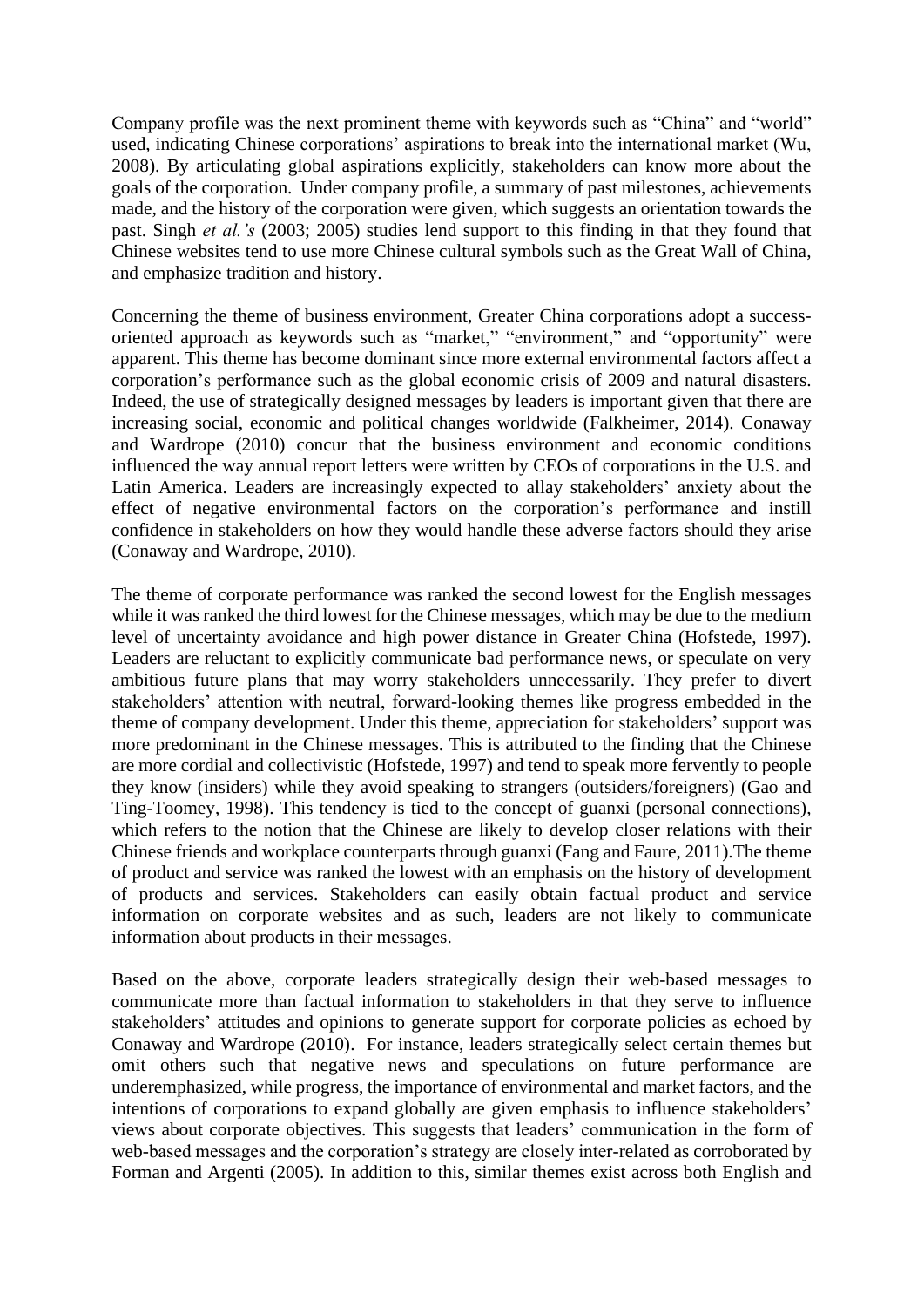Chinese messages while the keywords are instrumental, suggesting that economic factors prevail over other factors in determining the way leaders communicate with most non-domestic and domestic stakeholders (Leung, 2008; Osnos, 2014). Despite this, some cultural variations are observed since corporations elaborate on their tradition and history in addition to expressing appreciation to domestic stakeholders when compared with non-domestic stakeholders, which will be elaborated in the following section.

### *6.2 Variation in Leaders' Language Style Underpinned by Different Cultural Values*

An important observation was that there was some indication of cultural adaptation used by leaders in Greater China corporations in their Chinese versus corresponding English version of messages on their websites. In the Chinese messages intended for domestic stakeholders, the keywords focused on the authority of leaders in managing and leading the corporation coupled with conveying affection and gratitude for their stakeholders' support with more details given to them such as company history, and the use of slogans, couplets and cultural symbols. This finding echoes Conaway and Wardrope's (2010) study, which noted that cultural values were exhibited in Latin American letters including the expression of gratitude to stakeholders and warmth and collectivism as opposed to the U.S. ones in their comparison of these countries' CEO annual report letters.

In most Chinese-based corporations, domestic stakeholders share common cultural values, such as high power distance, medium uncertainty avoidance and collectivism (Hofstede, 1980) with their leaders, so leaders can freely assert their leadership and authority in their messages. Leaders are also more elaborate and informative when communicating to Chinese-speaking stakeholders and tend to be indirect and vague, focusing on developing goodwill, and expressing gratitude to them, in line with high-context communication (Hall, 1959; 1976) and Singh *et al.'s* (2003; 2005) studies. In Trompenaars and Hampden-Turner's (2012) model, the Chinese scored relatively high on particularism, which may help to explain why leader messages seek to bond with their domestic stakeholders, and, therefore, appear to be more cordial. For example, the factual business-like approach in English messages reveals the noticeable low frequency of English keywords concerning corporate social responsibility (CSR) and sustainability, ranked 82 and 133 respectively in the English frequency wordlist of WordSmith 6.0, although they were ranked high (CSR ranked 11 and sustainability ranked 21) in the Chinese keyword list. The high ranking of CSR and sustainability in the Chinese keyword list suggests that Chinese leaders are more communicative to their Chinese stakeholders, while also conforming to popular world practices which are inextricably linked to a growing awareness of ethical consumerism, environmental issues, and sustainability (Harzing and Pinnington, 2011).

In contrast, the use of cultural adaptation was observed in the corresponding English version of messages. In comparison with the Chinese versions, the corresponding English messages were more concise, precise, factual, result-driven with instrumental and pragmatic outcomerelated keywords used, such as "customers," "opportunities," "market," "industry," "benefit," and "product". Of course, the emphasis placed on outcomes related to market-based performance suggests that the shareholder perspective is dominant (Paauwe, 2004), in which outcomes viewed as important by shareholders, are highlighted by leaders. However, this practice might also stem from leaders' communication function which is tied to their corporate strategy (Forman and Argenti, 2005) in that leaders may just prefer to disseminate important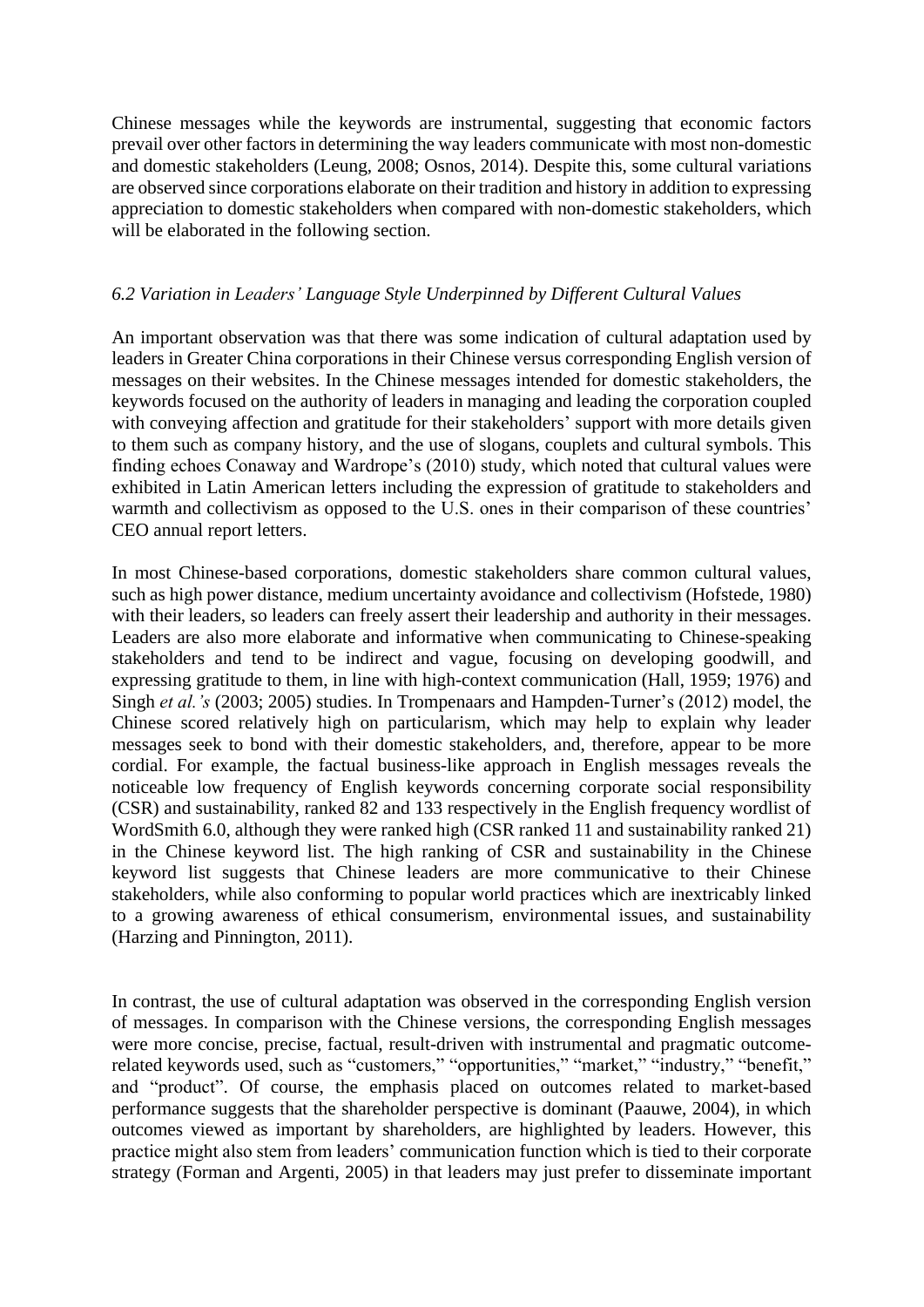and result-oriented information to stakeholders and do not want to impose their cultural values onto their low power distance English-speaking stakeholders, who they often perceive as adhering to individualism and low-context communication, so leaders play down their authority when communicating with them and tend to use more direct, concise, factual, and success-oriented language, which is in line with Singh *et al.'s* (2003; 2005) and Conaway and Wardrope's (2010) studies. For example, Singh *et al.* (2003) found that American companies adapted the advertising content on their Chinese websites to conform to Chinese values such as collectivism and tradition with the use of Chinese symbols such as the Great Wall of China and Chinese festivals to localize their communication to the Chinese whereas for their domestic American websites, they asserted their individualism and disseminated direct, precise information with less imagery and a less-decorative tone. This lends support to the argument that cultural adaptation of messages for stakeholders from different cultural backgrounds is seen not only in advertising but also in web-based messages of corporate leaders and supports Singh *et al.'s* (2003) and Barber and Badre's (1998) findings that the web is not a culturallyneutral platform.

### **7. Implications and Further Research**

Our study has shed light on the emerging field of knowledge concerning web-based messages on corporate websites with respect to identifying the predominant themes in Chinese leaders' messages in Greater China corporations. The flourishing of the Internet has led to the increased use of web-based messages as a strategic communication tool by corporations (Zorn, 2001) and no other studies were conducted on this topic, so our study has important practical implications. First, it indicates that the strategically designed messages from leaders of corporations in Greater China in 2013 primarily contained the themes of Company Development, Operating Philosophy, Company Profile, and Business Environment. Multinational corporations aiming to enter the market of the Greater China region should therefore adopt these themes as our findings suggest that they are the most prevalent and acceptable. As stakeholders are critical to organizational success (Freeman, 1984; Heath, 1997; Kitchen and Schultz, 2001), leaders are expected to strategically incorporate these themes into their messages when they communicate with stakeholders.

Business Environment is a newly emerging theme, which suggests that leaders are increasingly expected to communicate the challenges faced in the global business economy and address external environmental factors (Falkheimer, 2014) impacting corporations such as the H1N1 bird flu epidemic and economic crises in order to reduce stakeholders' anxiety about corporate performance and assure stakeholders (Conaway and Wardrope, 2010). Leung (2008) suggests that the forces of globalization coupled with the business climate may have an impact on the business behaviour of the Chinese leaders since they are expected to be more responsive to the competitive business climate, and economic and market factors seem to determine the way messages are crafted by Chinese leaders (Osnos, 2014).

The themes identified also indicate that leaders tend to strategically select certain themes while they deliberately avoid some themes to influence their stakeholders' attitudes and behaviour and this provides support for the idea that leaders' communication and the implementation of the corporate strategy are closely aligned (Forman and Argenti, 2005) to achieve certain effects in stakeholders. For instance, negative news and predictions about future performance are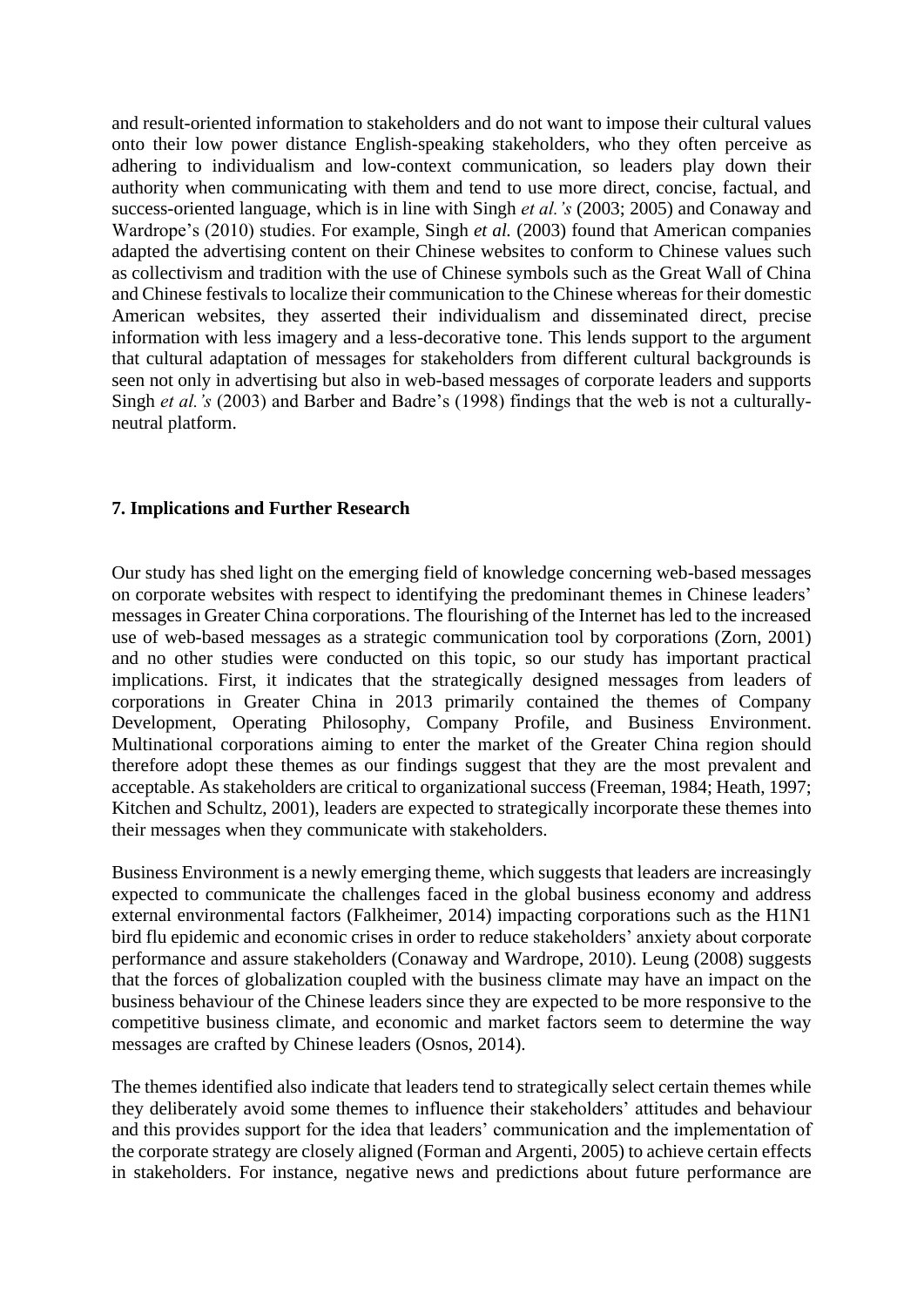underemphasized while progress, the importance of environmental and market factors, and the intentions of corporations to expand globally are given more emphasis. Findings of this study should inspire more research addressing these themes in corporations in Greater China.

More importantly, our study revealed differences in the way web-based messages were culturally adapted to domestic versus non-domestic stakeholders. Chinese messages intended for domestic stakeholders tend to be wordy, emphasizing the power of the leader and focusing on tradition and company history to generate a local feeling of the culture apart from disseminating information about the corporation. All of this suggests high-context communication, collectivism and high power distance. This is congruent with *Singh et al.* (2003; 2005) and Conaway and Wardrope (2010) who found that the web and CEO annual report letters respectively are not culturally neutral platforms in that corporations tend to customize their messages to the cultural values of their target audience, and websites/letters exhibit the cultural values of a certain country. The strategic importance of tailor-making messages to one's culture is significant for both non-domestic and domestic stakeholders, so leaders and practitioners ought to culturally adapt their messages to audiences from diverse countries or regions. If messages are culturally adapted, they may enhance the global competitiveness of corporations (Singh *et al.,* 2003). In fact, researchers such as Barber and Badre (1998), Fock (2000) and Simon (2001) have found that culturally-customized Web content can increase usability, access and interaction, instill positive feelings, and hence generate more business activities.

Closely related to this issue is the observation that since leaders may assume that most Englishspeaking stakeholders are low on the power distance and collectivism dimensions as well as being low-context communicators, they may be disinclined to impose their cultural values, which inform their linguistic style, onto their English-speaking stakeholders. They may therefore only disseminate fact-based, clear and concise information in the English version of their messages, which adheres to the perspective of the shareholder (Paauwe, 2004). When communicating with high-PDI Chinese stakeholders, leaders are less hesitant to articulate their cultural values, such as power distance and collectivism. This may bring about a misconception that Chinese leaders tend to convey more information to domestic stakeholders, and are less communicative with non-domestic stakeholders, but in reality, this is due to cultural values that are inextricably linked to the linguistic style. Multinational corporations aiming to enter the Greater China market should be aware that these cultural values might underpin the communication practices of leaders.

### **8. Limitations**

Despite the major findings, this study has some limitations. First, only 32 messages were included although these messages were identified from top-performing corporations in major regions within Greater China, so our findings on the predominant themes cannot be generalized to all leader messages in the regions of Greater China. This study is, however, meaningful as one of only few to examine the growing trend of web-based leader communication in Greater China corporations. Second, we did not empirically investigate the cultural adaptation of Chinese websites to their domestic and non-domestic stakeholders, so our explanations were only inferred based on the existing literature. Researchers could undertake content analysis to analyze the cultural values depicted in the messages of leaders intended for domestic and nondomestic stakeholders. In spite of all the limitations, we have been able to identify the commonly used themes embedded in Chinese leaders' communication as an alternative to that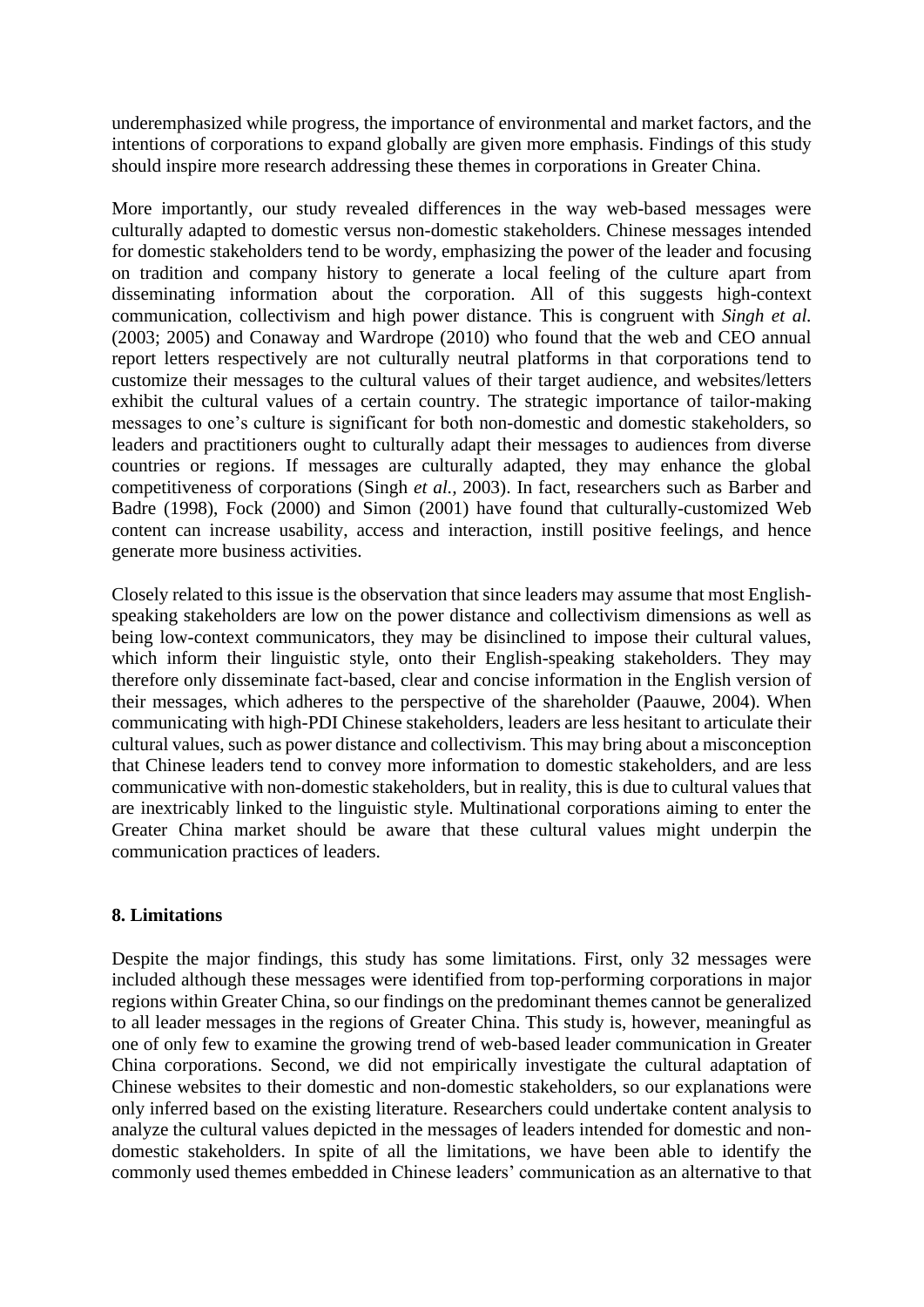of Kohut and Segars(1992), although our identified themes require further testing for reliability and validity. In addition, our study is meaningful with respect to investigating the differences in the depiction of cultural values in Greater China corporations' web-based messages intended for domestic and non-domestic stakeholders.

## **9. Conclusion**

In short, our findings provide support for the idea that Chinese corporate web-based messages intended for different stakeholders focus on similar themes since economic factors and the business environment dictate the strategic direction of corporations and determine what they should communicate to stakeholders. However, leaders do not just communicate factual information about themes to stakeholders to influence their opinions of the corporation but they strategically choose certain themes or avoid some others to influence their stakeholders' perception of the corporation. These possibilities for enhanced knowledge on the part of stakeholders and leaders may potentially enhance academic appreciation of the complexities embedded in corporate communication. There are also cultural variations in messages intended for domestic versus non-domestic stakeholders. Chinese leaders tend to convey culturallyembedded values such as collectivism, particularism and high power distance in their messages to their domestic stakeholders through the use of certain keywords and language choices while they accommodate their communication style to their non-domestic stakeholders by being direct, result-oriented and concise. As Barber and Badre (1998) note, stakeholders can identify with messages/websites that give them a feeling of their own culture. In view of this, it is quite evident that leaders' communication in Greater China corporations is integrated with their corporate strategy to mold and influence their stakeholders' opinions from diverse regions and the strategic importance of tailor-making messages to stakeholders from diverse cultural backgrounds should not be underestimated.

(8078 words excluding the abstract)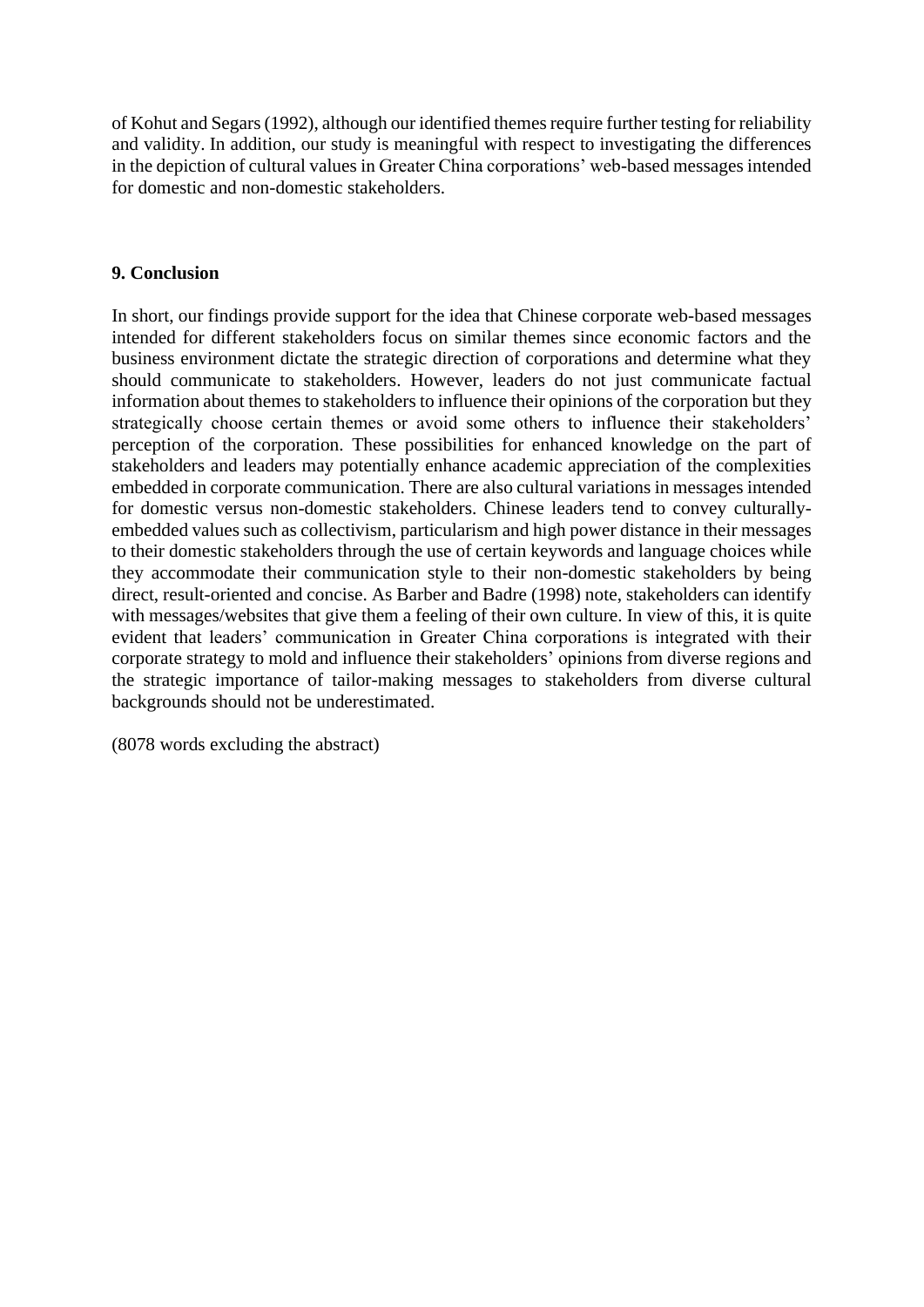### **References**

- Aggerholm, H.K. and Asmuss, B. (2016), "A practice perspective on strategic communication: the discursive legitimization of managerial decisions", *Journal of Communication Management,* Vol. 20 No. 3, pp.195-214.
- Amernic, J.H. and Craig, R.J. (2006), *CEO-speak: The Language of Corporate Leadership,* McGill-Queen's University Press, Montreal, Quebec, Canada.
- Amernic, J.H. and Craig, R.J. (2007), "Guidelines for CEO-speak: editing the language of corporate leadership", *Strategy and Leadership*, Vol. 35 No. 3, pp. 25-31.
- AUTHOR and AUTHOR. (2014).
- AUTHOR and AUTHOR. (2015).
- Barber, W. and Badre, A. (1998), "Culturability: the merging of culture and usability", available at:<http://research.att.com/conf/hfweb/> (accessed 18 June 2017).
- Briggs, D. (2007, October/November), "Keeping the CEO's message simple", *Strategic Communication Management*, Vol. 11 No. 6, p.13.
- Chinese Culture Connection (1987), "Chinese values and the search for culture-free dimensions of culture", *Journal of Cross-Cultural Psychology,* Vol. 18, pp. 143-164.
- Collins, J.C. and Porras, J.I. (1996), "Building your company's vision", *Harvard Business Review*, Vol. 74, pp. 65-77.
- Conaway, R.N. and Wardrope, W.J. (2010), "Do their words really matter? thematic analysis of U.S. and Latin American CEO letters", *Journal of Business Communication*, Vol. 47 No. 2, pp. 141-168.
- Conrad, C. and Poole, M.S. (2005), *Strategic Organizational Communication in a Global Economy* (6<sup>th</sup> ed.), Thomson Wadsworth, Belmont, CA.
- Courtis, J.K. and Hassan, S. (2002), "Reading ease of bilingual annual reports", *Journal of Business Communication,* Vol. 39, pp.394-413.
- Edwards, T. and Rees, C. (2011), *International Human Resource Management: Globalization, National Systems and Multinational Companies* (2nd ed.), Pearson Education Ltd, Essex.
- Falkheimer, J. (2014), "The power of strategic communication in organizational development", *International Journal of Quality and Service Sciences,* Vol. 6 No. 2/3, pp.124-133.
- Fang, T. and Faure, G.O. (2011), "Chinese communication characteristics: a Yin Yang perspective", *International Journal of Intercultural Relations*, Vol. 35, pp. 320-333.
- Fock, H. (2000), "Cultural influences on marketing communication on the World Wide Web", paper presented at the Multicultural Marketing Conference, 17-20 September, Hong Kong.
- Forman, J. and Argenti, P.A. (2005), "How corporate communication influences strategy implementation, reputation and the corporate brand: an exploratory qualitative study", *Corporate Reputation Review*, Vol. 8, pp.245-264.
- Fortune. (2016)."Fortune Global 500", available at:<http://beta.fortune.com/global500/list> (accessed 8 July 2016).
- Fox, R. and Fox. J. (2004), *Organizational Discourse: a Language-ideology-power Perspective*, Praeger, Westport, CT/London.
- Freeman, R.E. (1984), *Strategic Management: a Stakeholder Approach,* Pitman, Marshfield, MA.
- Gao, G. and Ting-Toomey, S. (1998),*Communicating Effectively with the Chinese,* Sage, Thousand Oaks, CA.
- Garzone, G.E. (2004), "Annual company reports and CEO's letters: discoursal features and cultural markedness", in Candlin C.N. and Gotti M. (Eds.), *Intercultural Aspects of Specialized Communication,* Lang, Bern, NY, pp.311-342.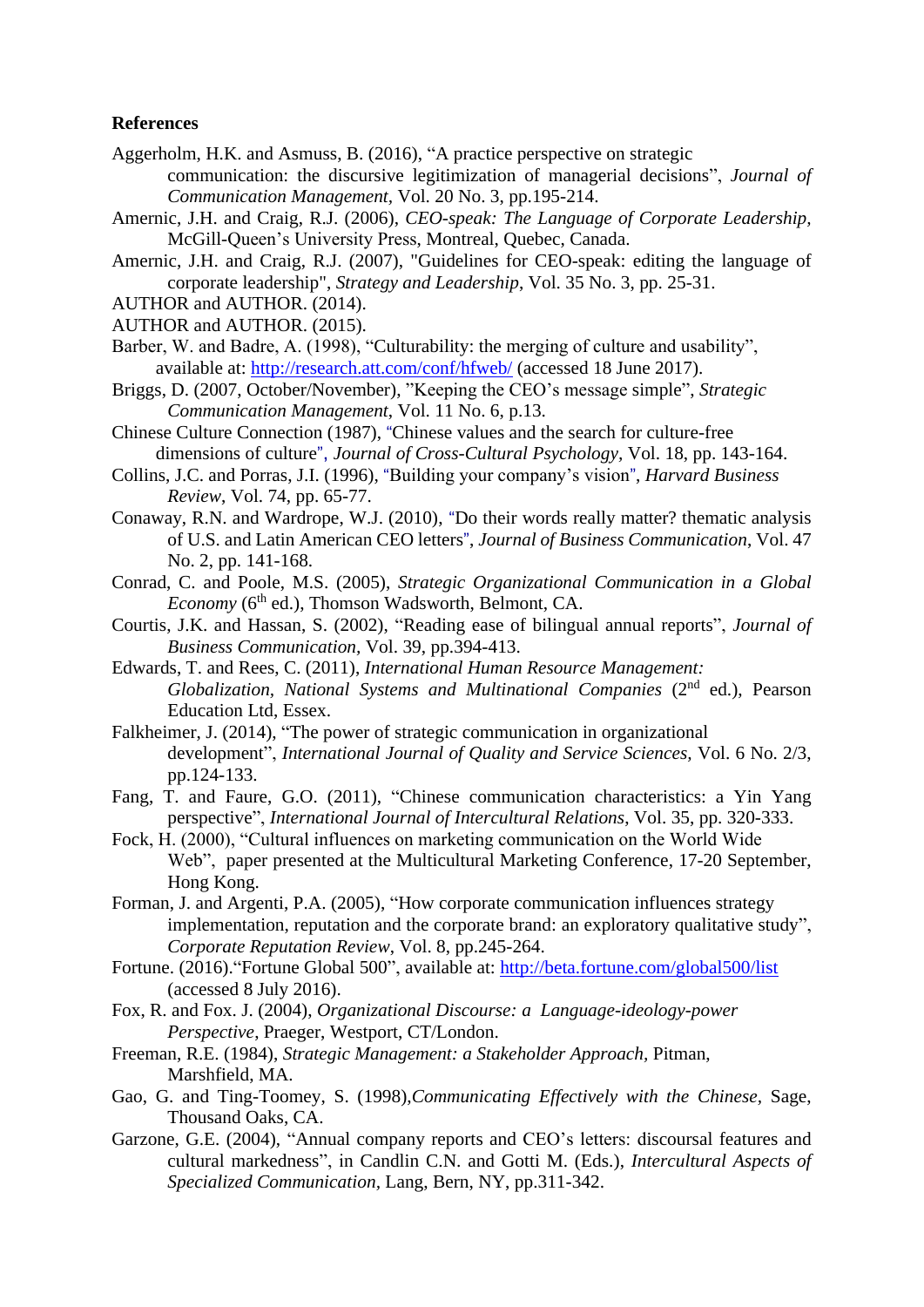- Guest, D. (1999),"Human resource management the workers verdict", *Human Resource Management Journal,* Vol. 9, pp. 5-25.
- Hall, E.T. (1959), *The Silent Language*, Doubleday& Company, Garden City, NY.
- Hall, E.T. (1976), *Beyond Culture*, Doubleday& Company, Garden City, NY.
- Hamm, J. (May, 2006), "The five messages leaders must manage", *Harvard Business Review,* 1-8, available at: https://hbr.org/2006/05/the-five-messages-leaders-mustmanage (accessed 21 December 2014)
- Harzing, A.W. and Pinnington, A.H. (2011). *International Human Resource Management* (3rd ed.), Sage Publications Ltd, London.
- Heath, R. L. (1997), *Strategic Issues Management: Organizations and Public Policy Challenges.* Sage, Thousand Oaks, CA.
- Hitt, M.A., Ireland, R.E. and Hoskisson, R.D. (2005), *Strategic Management: Competitiveness and Globalization*, South-Western Publishing, US.
- Hofstede, G.H. (1980), *Culture's Consequences: International Differences in Work-related Values*, Sage, Beverly Hills, CA.
- Hofstede, G.H. (1997), *Cultures and Organizations: Software of the Mind*, McGraw-Hill, New York, NY.
- Hofstede, G., Hofstede, G.J. and Minkov, M. (2010), *Cultures and Organizations: Software of*  the Mind – Intercultural Cooperation and its Importance for Survival (3<sup>rd</sup> ed.), McGraw-Hill, New York, NY.
- Horton, J.L.(1995), *Integrating Corporate Communications: The Cost-effective Use of Message and Medium*, Greenwood, Westport, CT.
- Hyland, K. (1998), "Exploring corporate rhetoric: metadiscourse in the CEO's letter", *Journal of Business Communication,* Vol. 35, pp. 224-244.
- Kitchen, P.J. and Schultz, D.E. (2001). *Raising the Corporate Umbrella: Corporate Communications in the 21st Century*, Palgrave, New York, NY.
- Kohut, G. and Segars, A. (1992),"The president's letter to stockholders: an examination of corporate communication strategy", *Journal of Business Communication,* Vol. 29 No. 1, pp.7-21.
- Koller, V. (2009), "Brand images: multimodal metaphor in corporate branding messages", in Forceville C. and Urios-Aparisi E. (Eds.), *Multimodal Metaphor*, De Gruyter, Berline, pp. 45-71.
- Leung, K. (2008), "Chinese culture, modernization and international business", *International Business Review,* Vol. 17*,* pp. 184-187.
- Locker, K.O. and Kaczmarek, S.K. (2007). *Business Communication: Building Critical Skills*  $(3<sup>rd</sup>$  ed.), McGraw-Hill Irwin, New York, NY.
- Luna, D., Peracchio, L.A. and de Juan, M.D. (2002), "Cross-cultural and cognitive aspects of web site navigation", *Journal of Academy of Marketing Science*, Vol. 30 No. 4, pp. 397-410.
- Myers, M.D. and Tan, F.B. (2002), "Beyond models of national culture in information system research", *Journal of Global Information Management,* Vol. 10 No. 1, pp.24-32.
- Osnos, E. (2014), *Age of Ambition: Chasing Fortune, Truth and Faith in the New China.*  Farrar, Straus, & Giroux, New York, NY.
- Paauwe, J. (2004), *HRM and Performance: Achieving Long-term Viability*, Oxford University Press, New York, NY.
- Ray, S.J. (1999), *Strategic Communication in Crisis Management Lessons from the Airline Industry*, Quorum, Westport, CT.
- Reinard, J.C. (2008), *Introduction to Communication Research* (4<sup>th</sup> ed), McGraw-Hill, New York, NY.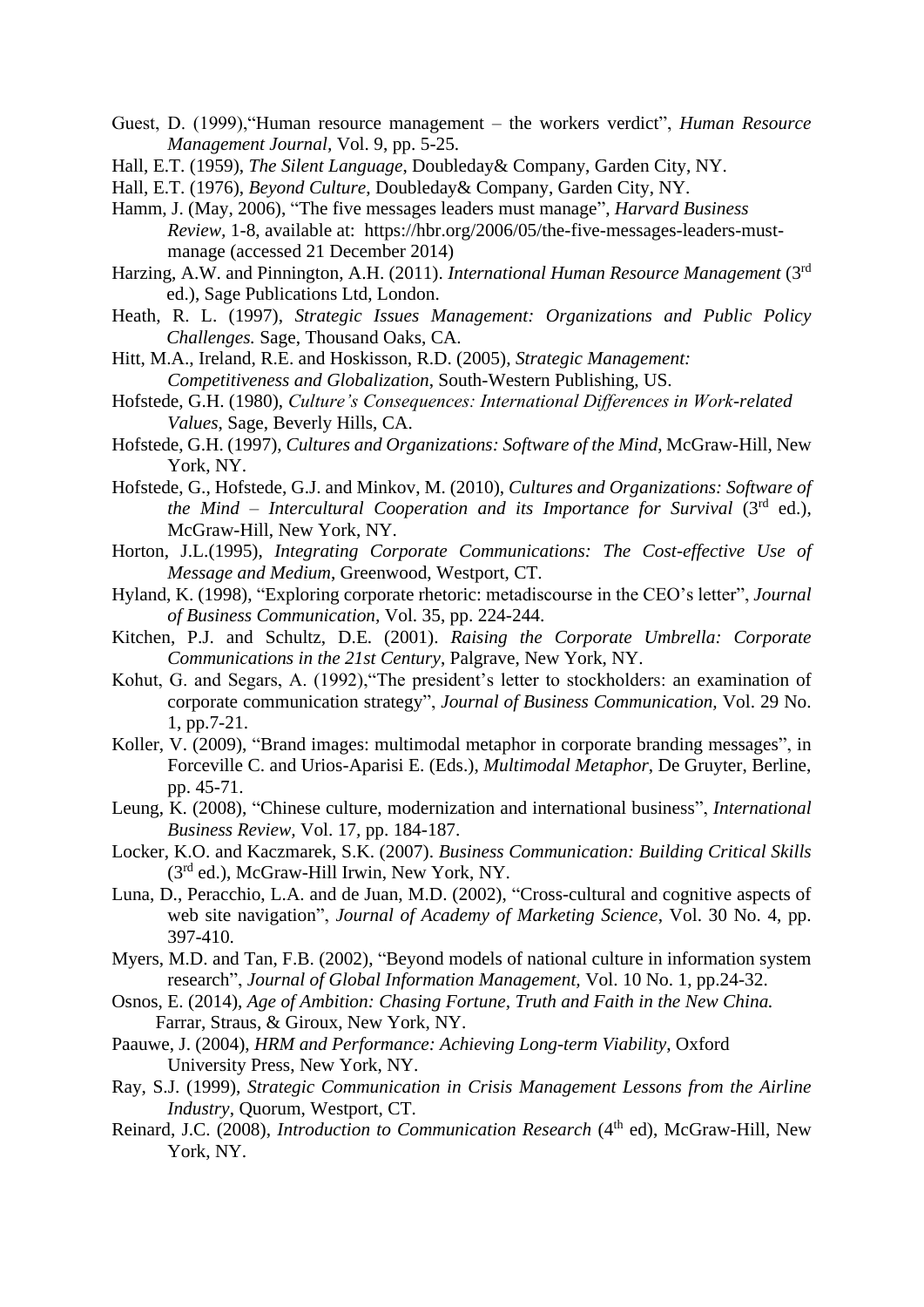- Rutherford, B.A. (2005), "Genre analysis of corporate annual report narratives: a corpus linguistics-based approach", *Journal of Business Communication,* Vol. 42, pp. 349-378.
- Segars, A.H. and Kohut, G.F. (2001), "Strategic communication through the World Wide Web: an empirical model of effectiveness in the CEO's letter to shareholders", *Journal of Management Studies,* Vol. 38, pp. 535-556.
- Simon, S.J. (2001), "The impact of culture and gender on web sites: an empirical study", *Database for Advances in Information Systems,* Vol. 32, pp. 18-37.
- Singh, N. (2003), "Culture and the world wide web: a cross-cultural analysis of web sites from France, Germany and USA", *American Marketing Association*, Vol. 14, pp. 30-31.
- Singh, N. and Matsuo, H. (2004), "Measuring cultural adaptation on the web: a content analytic study of U.S. and Japanese web sites", *Journal of Business Research,* Vol. 57, pp. 864- 872.
- Singh, N., Zhao, H. and Hu, X. (2003), "Cultural adaptation on the web: a study of American companies' domestic and Chinese websites", *Journal of Global Information Management,* Vol. 11 No. 3, pp.63-80.
- Singh, N., Zhao, H. and Hu, X. (2005), "Analyzing the cultural content of web sites: a crossnational comparison of China, India, and Japan", *International Marketing Review,* Vol. 22 No. 2, pp.129-146.
- Tayeb, M. (1998), "Transfer of HRM practices across cultures: an American company in Scotland", *The International Journal of Human Resource Management,* Vol. 9 No. 2, pp. 332-358.
- Trompenaars, F. and Hampden-Turner, C. (2012), *Riding the Waves of Culture*: *Understanding Diversity in Global Business* (3rded.), McGraw-Hill, New York, NY.
- Weidenbaum, M.L. (1993), *Greater China: The Next Economic Superpower?,* Washington University, St. Louis, MO.
- Wu, D. (2008), "Glocalization and the discourses of cultural China: an introduction", in Wu D. (Ed.), *Discourses of Cultural China in the Globalizing Age*, Hong Kong University Press, Pokfulam, pp. 1-10.
- Wurtz, E. (2005), "A cross-cultural analysis of websites from high-context cultures and lowculture cultures", *Journal of Computer-Mediated Communication,* Vol. 11 No. 1, available at:<http://jcmc.indiana.edu/vol11/issue1/wuertz.html> (accessed 12 December 2014).
- Zerfass, A. and Sherzada, M. (2015), "Corporate communications from the CEO's perspective", *Corporate Communications: An International Journal,* Vol. 20 No. 3, pp. 291-309.
- Zorn, T. (2001), "Talking Heads: the CEOs as Spokesperson", in Kitchen, P.J. and Schultz, D.E.(Eds), *Raising the Corporate Umbrella: Corporate Communication in the 21st Century*, Palgrave, New York, NY, pp. 23-42.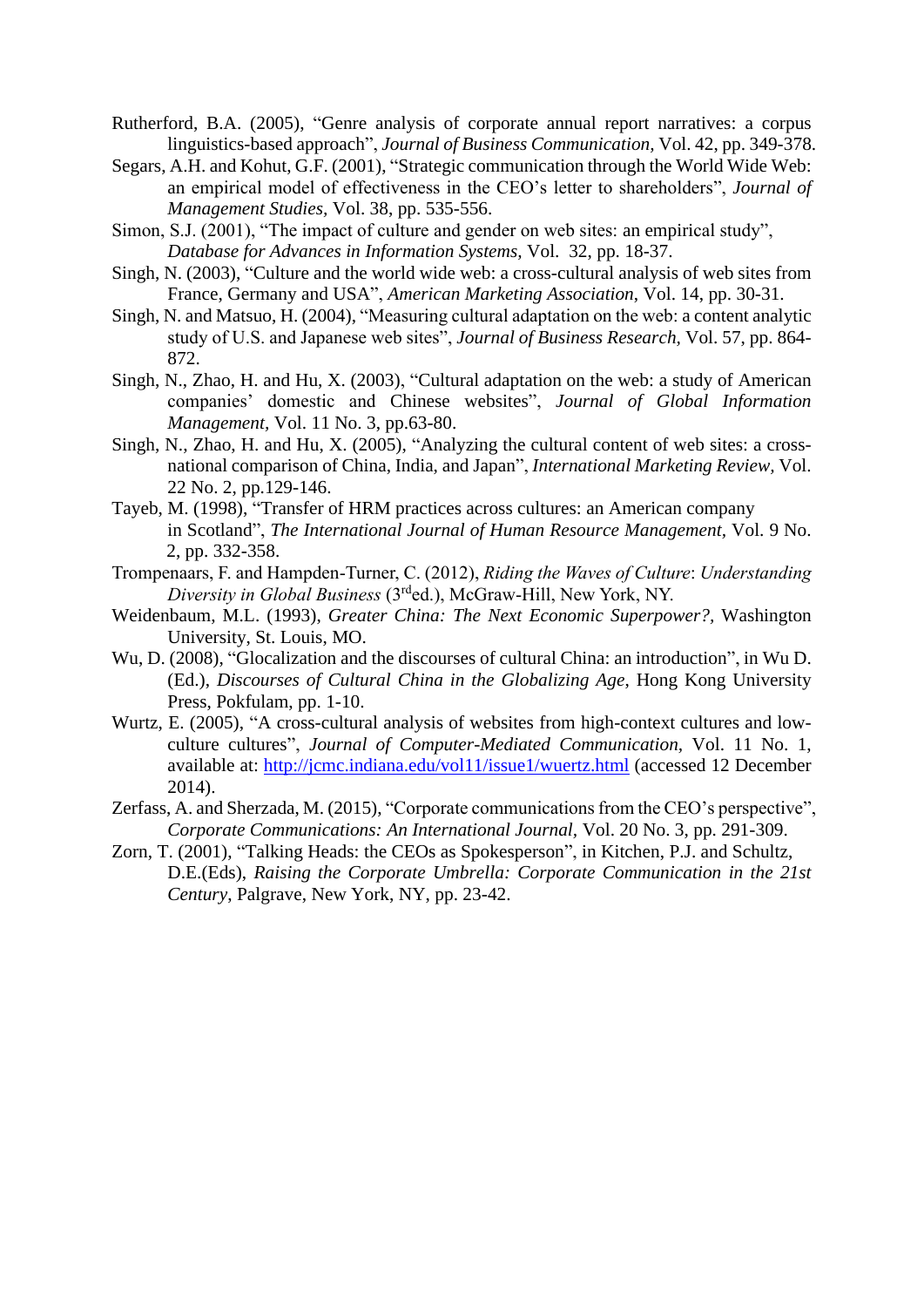## **[INSERT APPENDIX I HERE]**